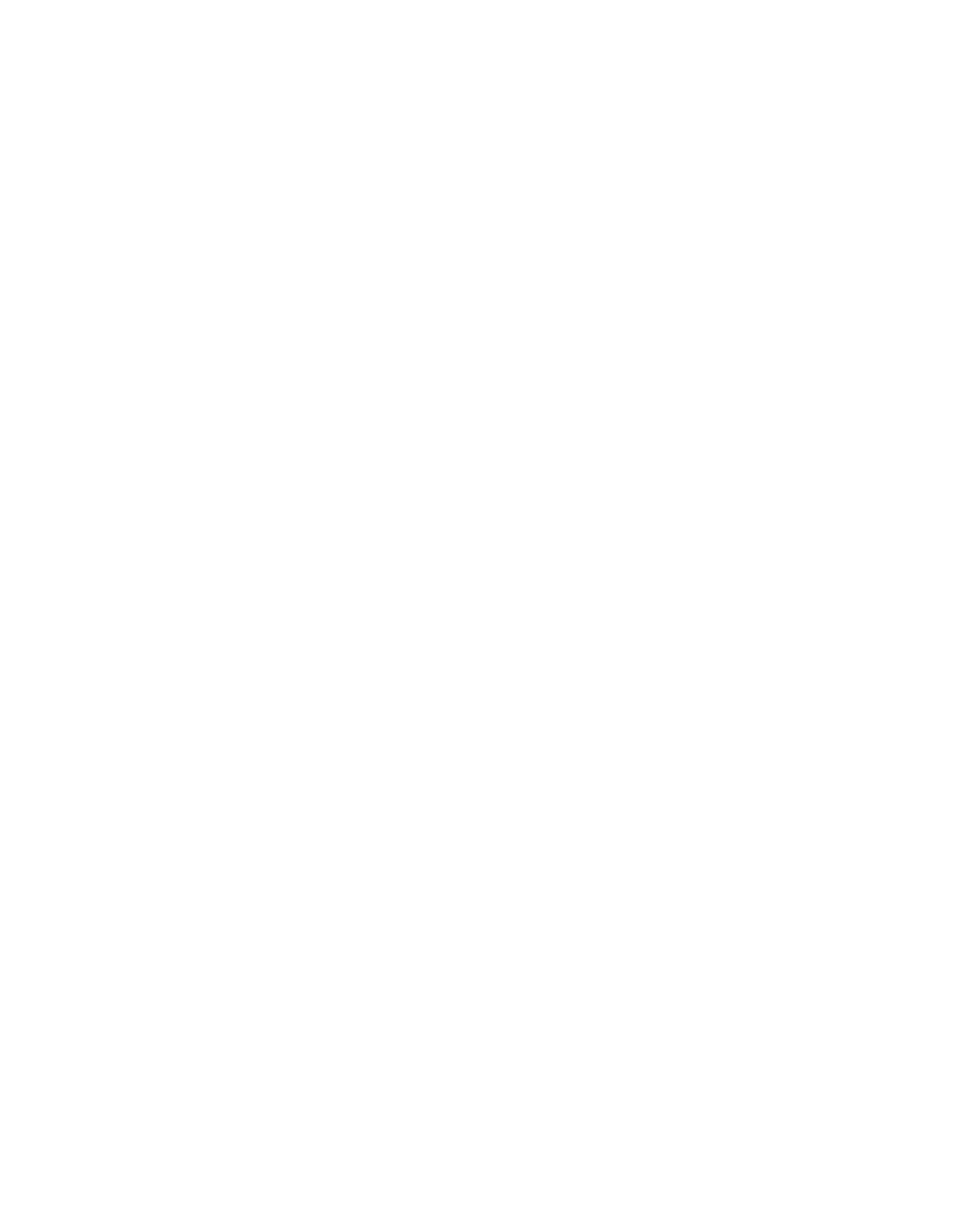#### **TABLE OF CONTENTS**

#### **FORENSIC AUDIT AND CONSULTING ENGAGEMENT OF REHOBOTH MCKINLEY CHRISTIAN HEALTH CARE SERVICES**

|                                                                                                                                       | Page           |
|---------------------------------------------------------------------------------------------------------------------------------------|----------------|
| <b>TABLE OF CONTENTS</b>                                                                                                              | i              |
| REPORT OF INDEPENDENT ACCOUNTANT'S FORENSIC AUDIT<br>AND CONSULTING ENGAGEMENT OF REHOBOTH MCKINLEY<br>CHRISTIAN HEALTH CARE SERVICES | $\mathbf{1}$   |
| <b>OBJECTIVE AND SCOPE</b>                                                                                                            | 1              |
| <b>EXECUTIVE SUMMARY</b>                                                                                                              | $\overline{2}$ |
| PURPOSE OF REPORT AND SUMMARY OF ISSUES IDENTIFIED                                                                                    | 6              |
| FINDINGS, RESPONSES AND RECOMMENDATIONS                                                                                               | 10             |
| PROCEDURES PERFORMED                                                                                                                  | 10             |
| DETAILED FINDINGS, RECOMMENDATIONS AND RESPONSES                                                                                      | 14             |
| <b>OTHER MATTERS</b>                                                                                                                  | 31             |
| <b>EXIT CONFERENCE</b>                                                                                                                | 31             |
| <b>DISCLAIMER</b>                                                                                                                     | 32             |
| <b>EXHIBIT 1 (COMMINGLING OF FUNDS)</b>                                                                                               | 34             |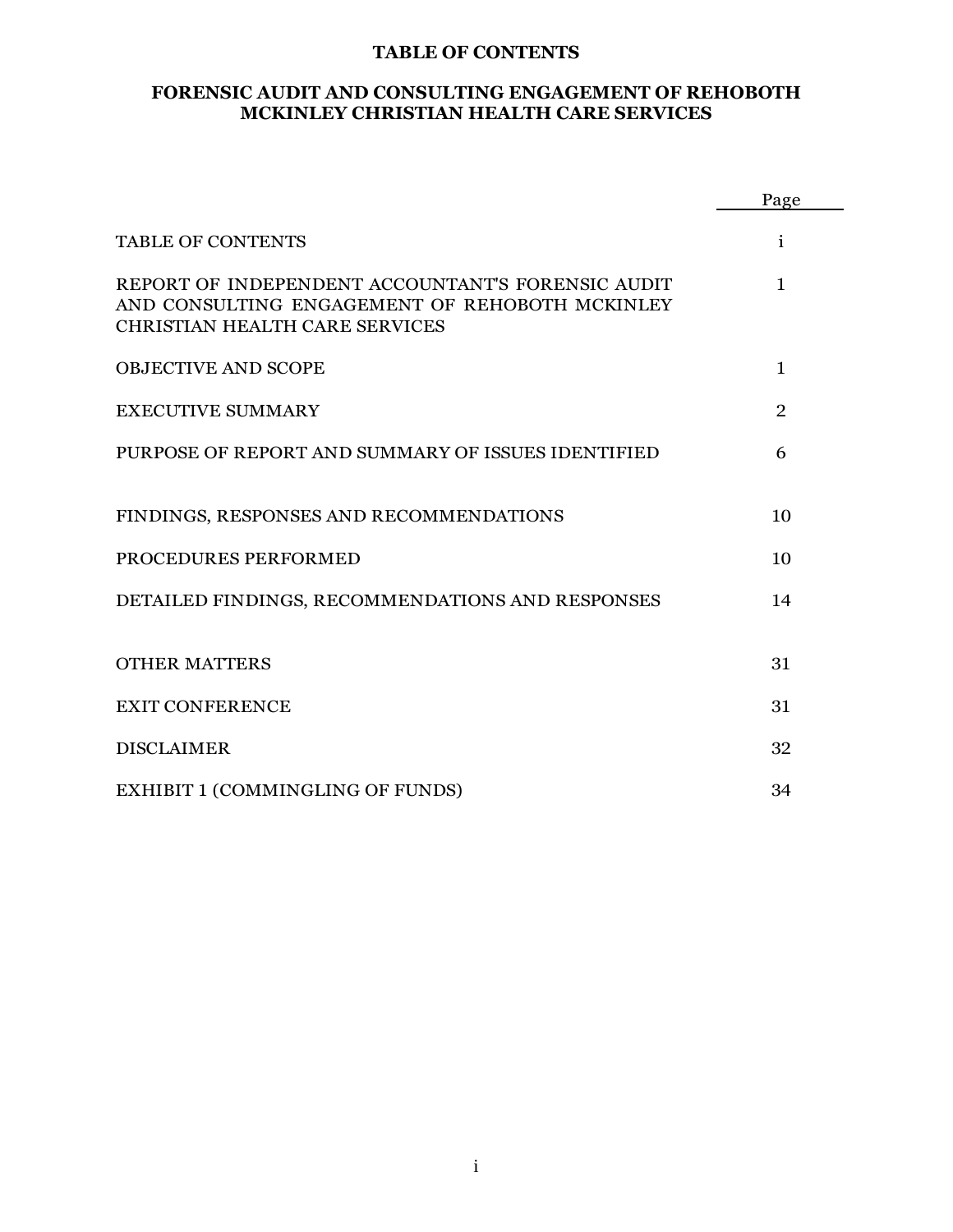

## **REPORT OF INDEPENDENT ACCOUNTANT'S FORENSIC AUDIT AND CONSULTING ENGAGEMENT OF REHOBOTH MCKINLEY CHRISTIAN HEALTH CARE SERVICES**

To the Board of County Commissioners, Mr. Anthony Dimas, County Manager of McKinley County Gallup, NM and Mr. Brian Colón, Esq. CFE, New Mexico State Auditor Santa Fe, NM

## **Subject: Forensic Audit and Consulting Engagement of Rehoboth McKinley Christian Health Care Services, Inc. (RMCHCS)**

Dear County Commissioners, County Manager Dimas and Auditor Colón:

Thank you for the opportunity to work with you to complete this forensic audit consulting engagement for Rehoboth McKinley Christian Health Care Services, Inc. (RMCHCS). This report summarizes our procedures, findings, recommendations and responses as it relates to our assistance with your evaluation of RMCHCS related party transactions for the period from January 2017 through December 31, 2018.

#### **OBJECTIVE AND SCOPE**

We have performed the consulting procedures enumerated below, which were agreed to by McKinley County and the New Mexico Office of the State Auditor (OSA), solely to assist you to gain an in-depth understanding of related party transactions at RMCHCS, including their nature, terms and business purpose (or lack thereof) and whether they were in the best interest of RMCHCS, McKinley County and the surrounding community RMCHCS was created to serve.

This consulting engagement was conducted in accordance with the Audit Act 12-6-6 NMSA 1978, 2.2.2 NMAC Requirements for Contracting and Conducting Audits of State Agencies and Standards for Consulting Services established by the American Institute of Certified Public Accountants. The scope of this engagement is outlined in the body of our report. The sufficiency of these procedures is solely the responsibility of those parties specified in this report. Consequently, we make no representation regarding the sufficiency of the consulting procedures described below either for the purpose for which this report has been requested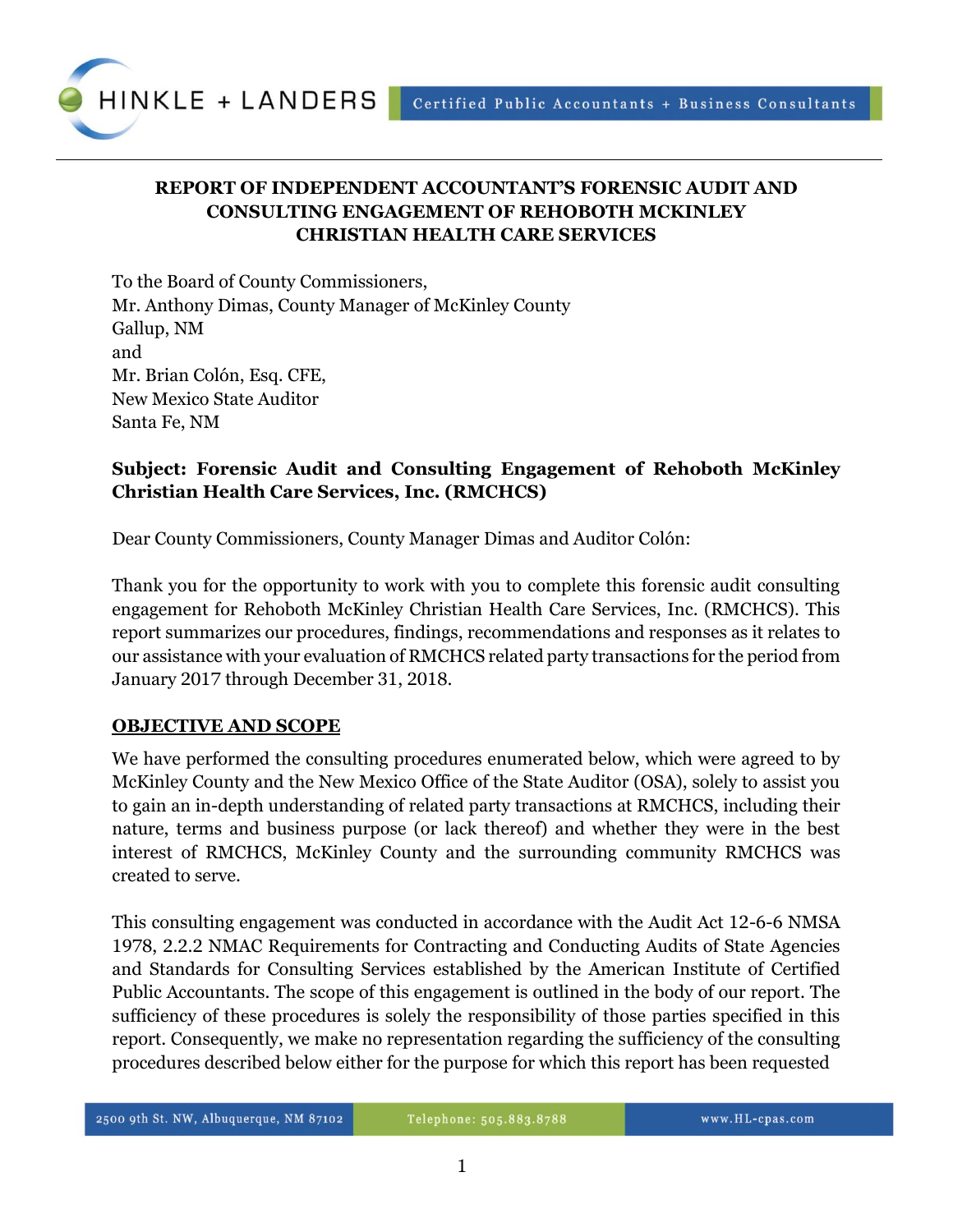#### **Report of Independent Accountant's Forensic Audit and Consulting Engagement of Rehoboth McKinley Christian Health Care Services, continued**

or for any other purpose. This audit was requested by McKinley County as is their right per the lease agreement related to the mill levy funds. RMCHCS remains responsible for their accounting records, maintaining effective internal controls over the financial statements and compliance requirements as well as fraud prevention and detection.

Due to the commingling of mill levy funds, the substantial operating losses sustained by RMCHCS and the significant concern over substantial related party activities involving senior management, the County has the authority and the fiduciary responsibility to obtain an indepth understanding of the significant related party transactions and whether are they are properly identified and executed without conflict of interest and in the best interest of the Gallup, McKinley County and the surrounding area.

## **EXECUTIVE SUMMARY**

## **Background—Rehoboth McKinley Christian Health Care Services**

Rehoboth McKinley Christian Health Care Services, Inc. (RMCHCS) operates a 60-bed hospital in Gallup, New Mexico that provides inpatient and outpatient hospital care, emergency care services, physician clinics and home care and hospice services to the residents of Gallup, McKinley County and the surrounding area. It is organized as a New Mexico nonprofit corporation, and according to Internal Revenue Service filings (form 990), it is classified as an Internal Revenue Code §501(c)(3) organization, exempt from federal income taxation, and operated as a public charity (a hospital) in accordance with IRC §170(b)(1)(A)(iii). Pursuant to §501(c)(3), no part of the net earnings may inure to the benefit of any private shareholder or individual.

As a New Mexico nonprofit corporation, RMCHCS is required to have not less than 3 directors (NMSA 1978, §53-8-18). The affairs of a corporation are required to be managed by a board of directors. (NMSA 1978, §53-8-17). The corporation may delegate its management authority to officers or agents, but remains ultimately responsible for the management of the corporation. (NMSA 1978, §53-8-23).

On September 1, 2016, RMCHCS entered into a Management Agreement contract with Healthcare Integrity, LLC (HCI), an organization that was formed in November 2014. David Conejo is identified as the Principal of HCI, and as the Chief Executive Officer and Registered Agent for HCI.

#### **Mission and Values of Rehoboth McKinley Christian Health Care Services**

Rehoboth McKinley Christian Health Care Services, Inc. (RMCHCS) states their mission is to serve God by making a profound and lasting difference in the health and quality of life for all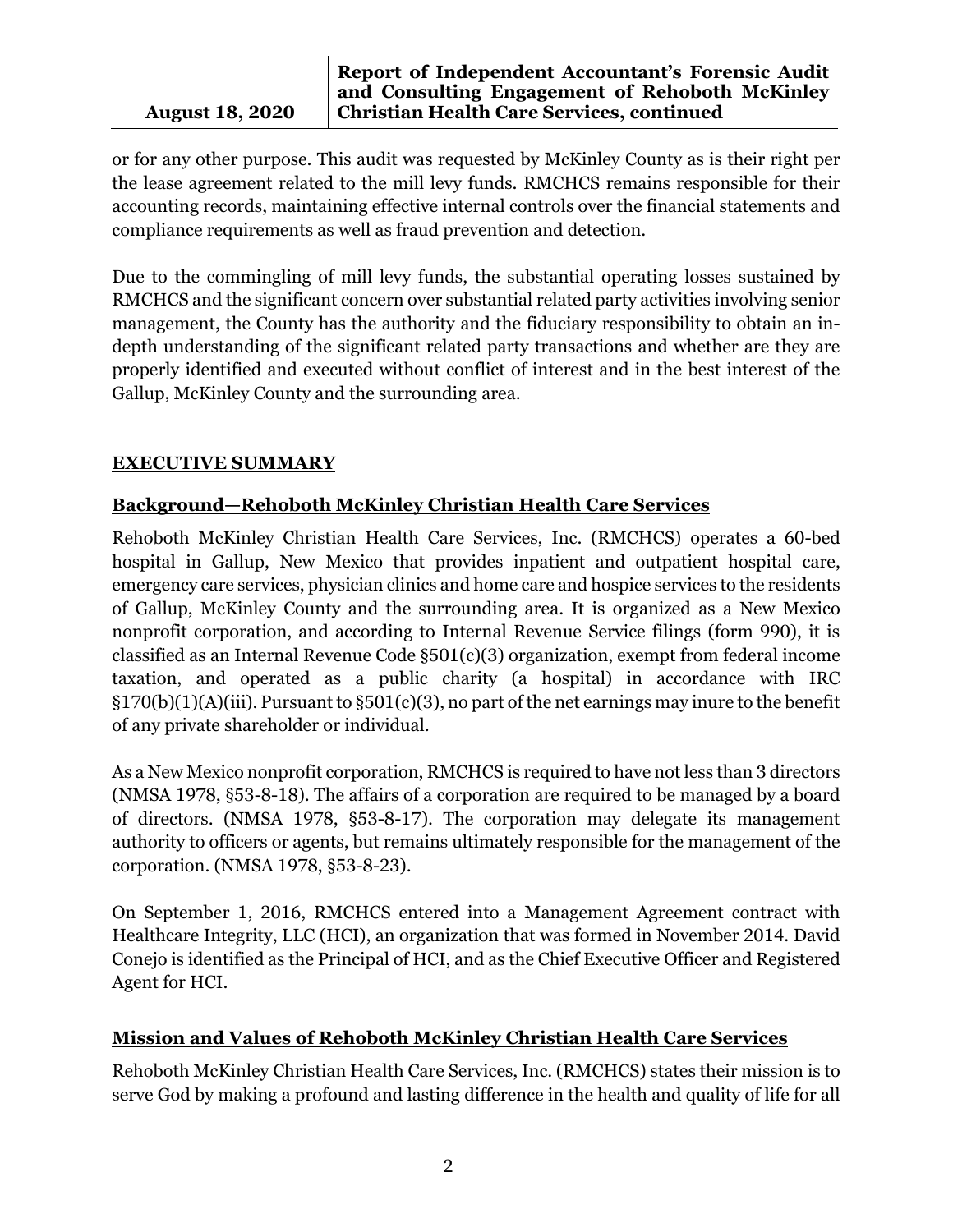#### **Report of Independent Accountant's Forensic Audit and Consulting Engagement of Rehoboth McKinley Christian Health Care Services, continued**

people in the community. According to RMCHCS' website, the organization has adopted Core Values, which include Stewardship and Integrity. The Stewardship value states RMCHCS will use the organization's resources in an essential trust. RMCHCS staff will be responsible stewards of the human, time and financial resources used to fulfill its mission. The Integrity value states RMCHCS will operate according to the highest standards, as befitting the community trust placed in the organization. They state they will hold themselves accountable to do what is right at all times. As McKinley County provides mill levy tax revenue in the vicinity of two million five hundred thousand dollars on an annual basis, it is within their rights and part of their responsibility to ensure the stewardship of their funds are well used for services provided by RMCHCS and are being used in the best interest of its citizens.

## **Federal Compliance Requirements**

In addition to RMCHCS' mission and core values, there are federal requirements for 501(c)(3) hospital charitable organizations. The IRS explains that in order to meet the taxexempt qualifications under Section 501(c)(3) of the IRS code, "an organization must be [organized](https://www.irs.gov/charities-non-profits/charitable-organizations/organizational-test-internal-revenue-code-section-501c3) and [operated](https://www.irs.gov/charities-non-profits/charitable-organizations/operational-test-internal-revenue-code-section-501c3) exclusively for [exempt purposes](https://www.irs.gov/charities-non-profits/charitable-organizations/exempt-purposes-internal-revenue-code-section-501c3) ... and none of its earnings may [inure](https://www.irs.gov/charities-non-profits/charitable-organizations/inurement-private-benefit-charitable-organizations) to any private shareholder or individual." To further define "inure," the private inurement doctrine states that the organization's assets must not unduly benefit a person. The organization cannot use its earnings for certain things, such as compensating an insider (i.e. officers, trustees, their businesses and family members) where no upper limit exists, creating a compensation agreement that is performance based, paying more than the fair market value to an insider for goods or services, and several other scenarios.

The other consequences of noncompliance are excess benefit transactions. To promote compliance with the rules and to deter such transactions, excess benefit transactions bring adverse consequences to not only the Organization but to the participating individuals as well. Examples of excess benefit transactions are those that would meet the definition of private inurement as well as improperly documented business expenses including but not limited to travel, meals, gifts, etc.

Violations of private inurement and excess benefit transactions begin with intermediate sanctions on the insider who partakes in excess benefit transactions, and can ultimately lead to the revocation of an organization's exempt status in some circumstances.

## **Background—Healthcare Integrity, LLC**

Healthcare Integrity, LLC is a privately-owned limited liability company. There is little public information available regarding the company. The contract recites that David Conejo began managing RMCHCS, as an employee of another management company, in August 2014. As previously noted, HCI was formed in November 2014. It appears that David Conejo is the sole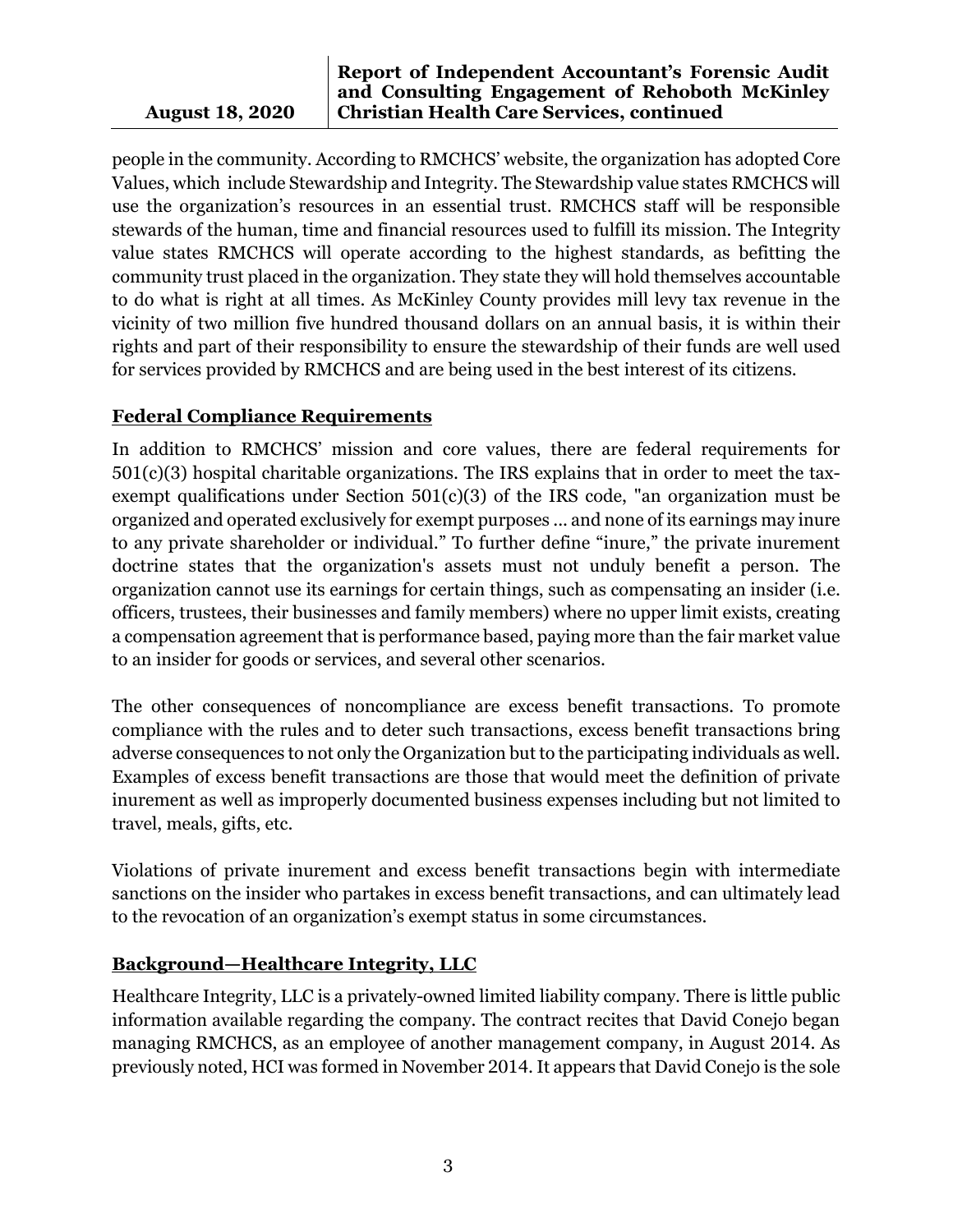member of HCI, and the Secretary of State's website also identifies David Conejo, Principal of HCI, as the Chief Executive Officer and Registered Agent for HCI.

Per our review of financial information and interviews, there is no indication that HCI manages, or has managed, any other hospital or healthcare provider.

## **Analysis of Management Agreement Between RMCHCS and HCI**.

The Management Agreement is dated September 1, 2016, and has a five-year term, which automatically renews for four consecutive five-year terms (potentially a 25-year term) unless either party provides notice of termination not less than 90 days before the end of the then existing. The material terms of the contract are as follows:

- 1. HCI is retained as "the sole and exclusive manager and administrator" of RMCHCS, to perform day-to-day management and administrative services and duties. The contract recites that the Board of Trustees retains "ultimate control and direction of the assets and affairs of the Hospital System." Although David Conejo is identified as the primary reason that RMCHCS is contracting with HCI, there does not appear to be any contractual provision that assures his continued employment by HCI. To the contrary, paragraph 2.5 authorizes HCI to "terminate the employment of an Employee and to hire such additional Employees as Manager determines is reasonably necessary from time to time, subject to consent of Owner."
- 2. HCI is authorized to perform all aspects of the management and operation of RMCHCS, including hiring and firing of employees, recruiting of personnel, contracting, purchasing, preparation of operating and capital budgets, management of cash flow, billing and collection, control of all bank accounts and investments, and maintenance of all books and records.
- 3. HCI is authorized to retain a Chief Executive Officer, a Chief Financial Officer, and a Chief Operating Officer, each of whom shall be employees of Manager, but all expenses of employment of these individuals shall be paid by RMCHCS.
- 4. HCI must be reimbursed all expenses that it incurs in connection with the performance of the Management Agreement, and RMCHCS must indemnify HCI from and against all liability and expense arising from the Management agreement, other than liabilities that result from gross negligence or willful misconduct by HCI or its employees or agents.
- 5. In addition to payment of all expenses incurred by HCI, including salaries and benefits of its employees, HCI is entitled to receive compensation, on a monthly basis, equal to the greater of:

a. \$29,166.67, or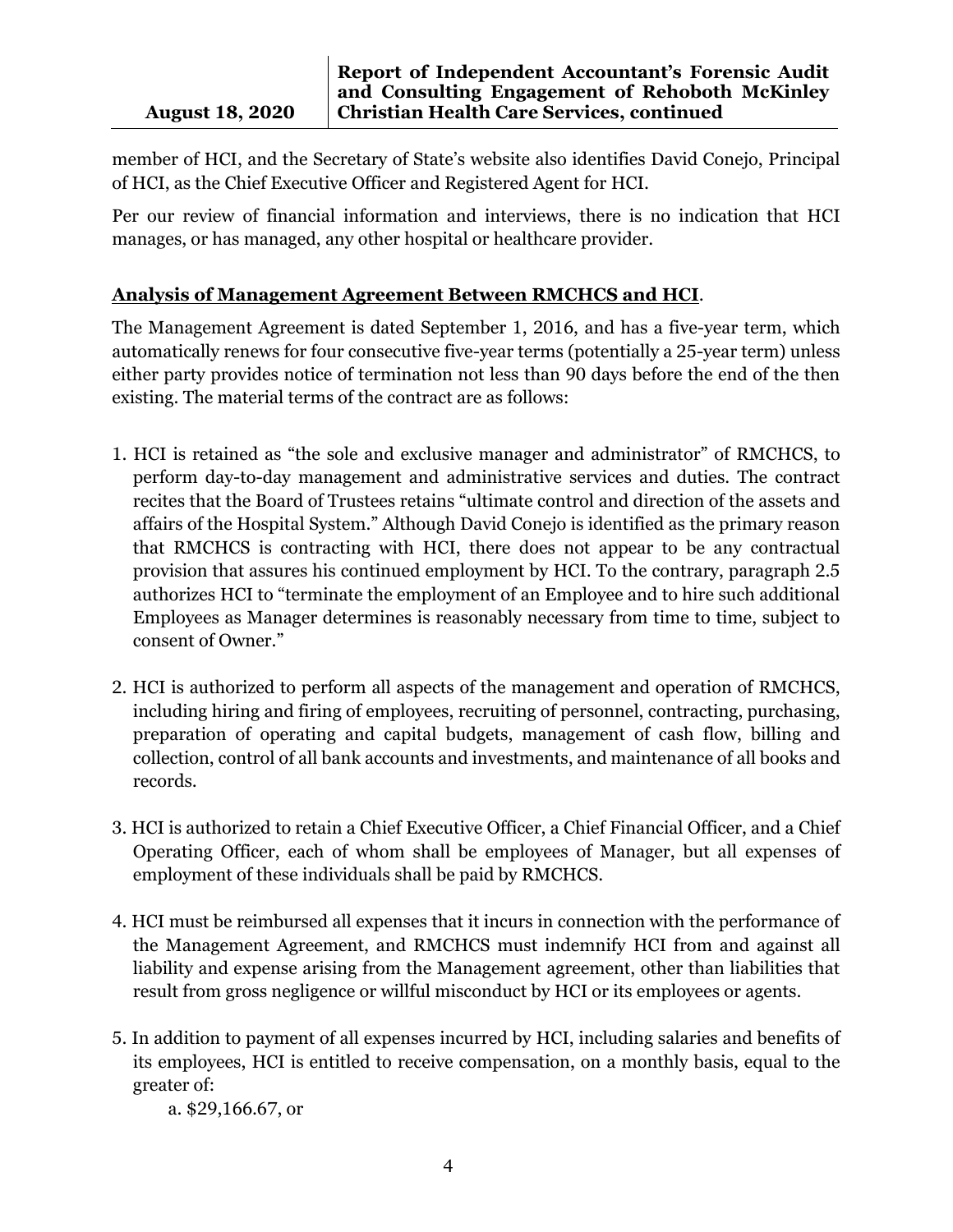- b. Net Revenues for the month less Cost of Hospital System Operations for the month, principal and interest, and fees and costs on outstanding indebtedness
- 6. In addition to monthly compensation, the Management Agreement (Exhibit A), stipulates that HCI shall be paid an "Acquisition Fee" if RMCHCS is liquidated and dissolved or sold. The Acquisition Fee appears to be equal to the net assets (fair market value of assets minus liabilities), of RMCHCS. HCI is also entitled to receive a "Termination Fee." The Termination Fee appears to be the balance of any payments that would have been made to HCI over the term of the contract if the contract was not terminated.
- 7. The contract defines "Events of Default" under the Management Agreement, for both RMCHCS and HCI. However, it does not appear to state any remedy for a default. Exhibit B does state that the Termination Fee is not payable if there is a termination due to an Event of Default. There is no other remedy for a default by HCI.

## **Analysis of Compensation of HCI Paid by RMCHCS**

The Management Agreement recites many factors that it contends establish the reasonableness of the compensation paid to HCI and David Conejo. The agreement also provides for a periodic compensation study to assure reasonableness. We do not know if such a study has been conducted by the Board of RMCHCS, but the compensation terms do not appear to have been modified.

The compensation terms raise serious concerns that the Internal Revenue Code prohibitions have been violated for the following reasons:

1. The contract provides for minimum compensation paid to HCI of approximately \$350,000 per year. In addition, RMCHCS must pay all compensation and benefits paid by HCI to David Conejo, and to the chief financial officer and the chief operating officer, who are all employees of HCI. According to the 2017 form 990 that we reviewed, David Conejo was paid \$645,640, William Keifer, the Chief Operating Officer, was paid \$259,804, and John McMullin, Chief Financial Officer, was paid \$189,990. There is no separate disclosure of the payment to HCI on the 2017 form 990, but according to the contract, HCI would have been paid a minimum of \$350,000. The 2018 form 990 reports no compensation paid to David Conejo in the list of highest compensated employees, but a parenthetical note for Part VI, Section A, line 3 states that he was paid \$629,927; William Keifer, the Chief Operating Officer, was paid \$337,041; and Gregg Magers, Chief Financial Officer was paid \$185,000. HCI is reported to have been paid \$305,441. Although the contract states the CFO and COO would be officers of HCI, those positions were never actually part of HCI. Rather, the CFO and COO were direct employees of RMCHCS.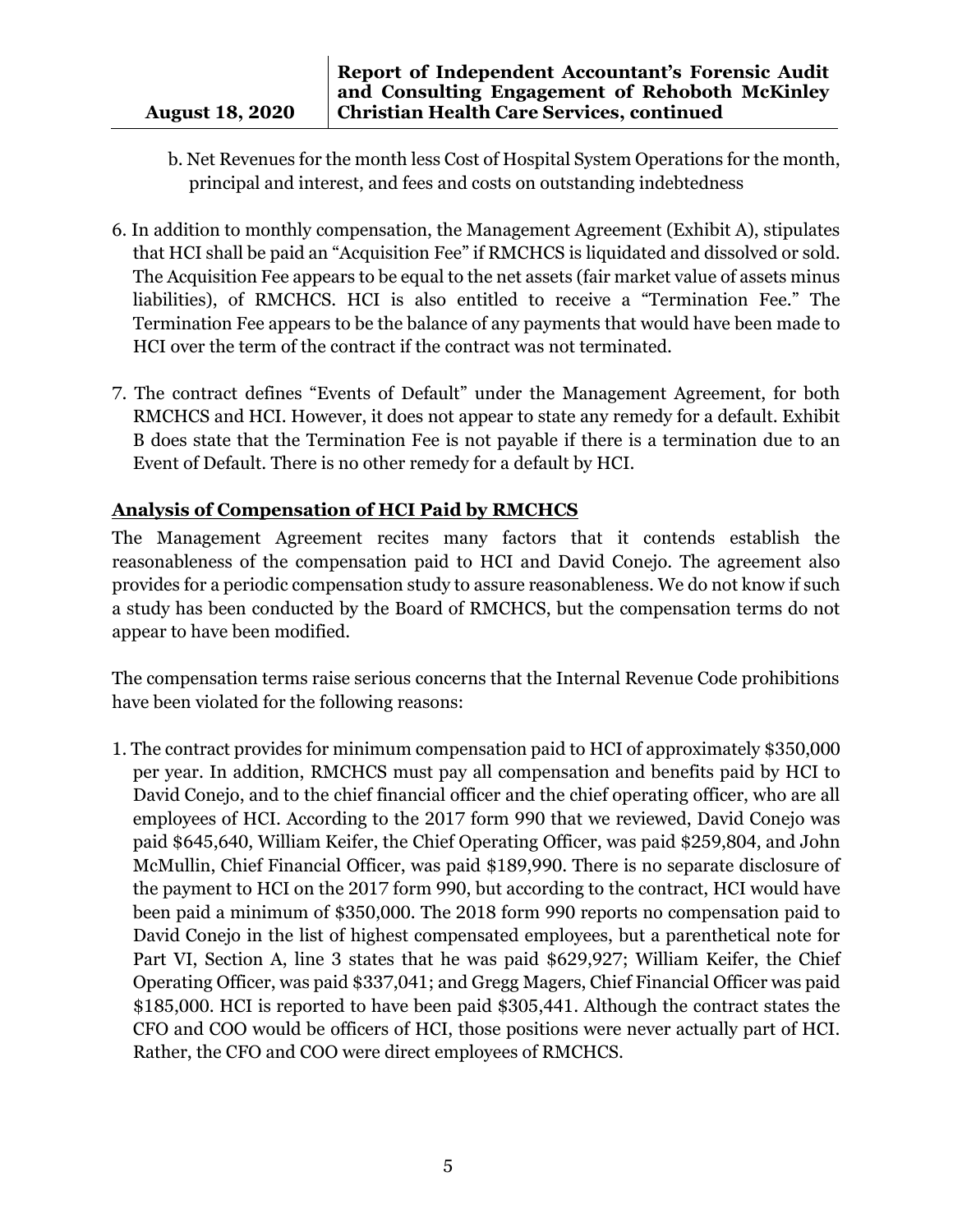- 2. In addition to annual payments to David Conejo and his limited liability company as noted above.(not including reimbursements for other employee's wages and costs and expenses), the Management Agreement includes the following terms that are considered extraordinary:
	- a. HCI is entitled to the greater of \$29,166.67 per month, or the equivalent of the net revenue in excess of expenses for the month.
	- b. A "Termination Fee" that would entitle HCI to be paid the balance of the contract amounts due over the remaining term if the contract is terminated for any reason other than a default by HCI.
	- c. An "Acquisition Fee" that appears to be equal to the net assets of the corporation (fair market value of assets, minus liabilities and expenses paid).
- 3. Although the agreement recites that David Conejo has extraordinary management capabilities that have caused RMCHCS to substantially improve its financial condition at the time that the contract was signed, the forms 990 show that RMCHCS had expenses in excess of revenues (a loss) of \$1,419,449 for 2016, and expenses in excess of revenues (a loss) in 2017 of \$3,147,182. The financial condition did improve substantially in 2018, with revenues in excess of expenses of \$9,851,047. The compensation terms, if applied literally, would result in all monthly profits (net revenue in excess of expenses), being paid to HCI, but in months when there are losses, HCI would still receive \$29,166.67. This term provides substantial opportunity for revenue and expense recognition to be manipulated to defer losses or accelerate expenditures to maximize compensation to HCI, even if RMCHCS suffers a loss for the year. The extraordinary compensation paid to David Conejo and his limited liability company certainly give the appearance that the net earnings of RMCHCS are being paid to a private individual, and the payments do not qualify as reasonable compensation. The "termination fee" and "acquisition fee" simply add to the concerns, as they appear to be grossly excessive and atypical. Although an independent compensation study might prove otherwise, we have seen no evidence that such a study has been performed. We also have not seen any evidence that the Board has evaluated the amounts paid to HCI and David Conejo, and determined that the amounts are reasonable. Available public information tends to show that compensation is not reasonable.

## **PURPOSE OF REPORT AND SUMMARY OF ISSUES IDENTIFIED**

The procedures performed in this report were developed with the County to assist the County in determining if related party transactions existed, were properly disclosed, and if unprofessional management practices were occurring for the period from January 1, 2017 through December 31, 2018.

This report is the result of the contract executed on October 30, 2018 approved by the Office of the State Auditor (OSA) based on the concerns reported to McKinley County and ultimately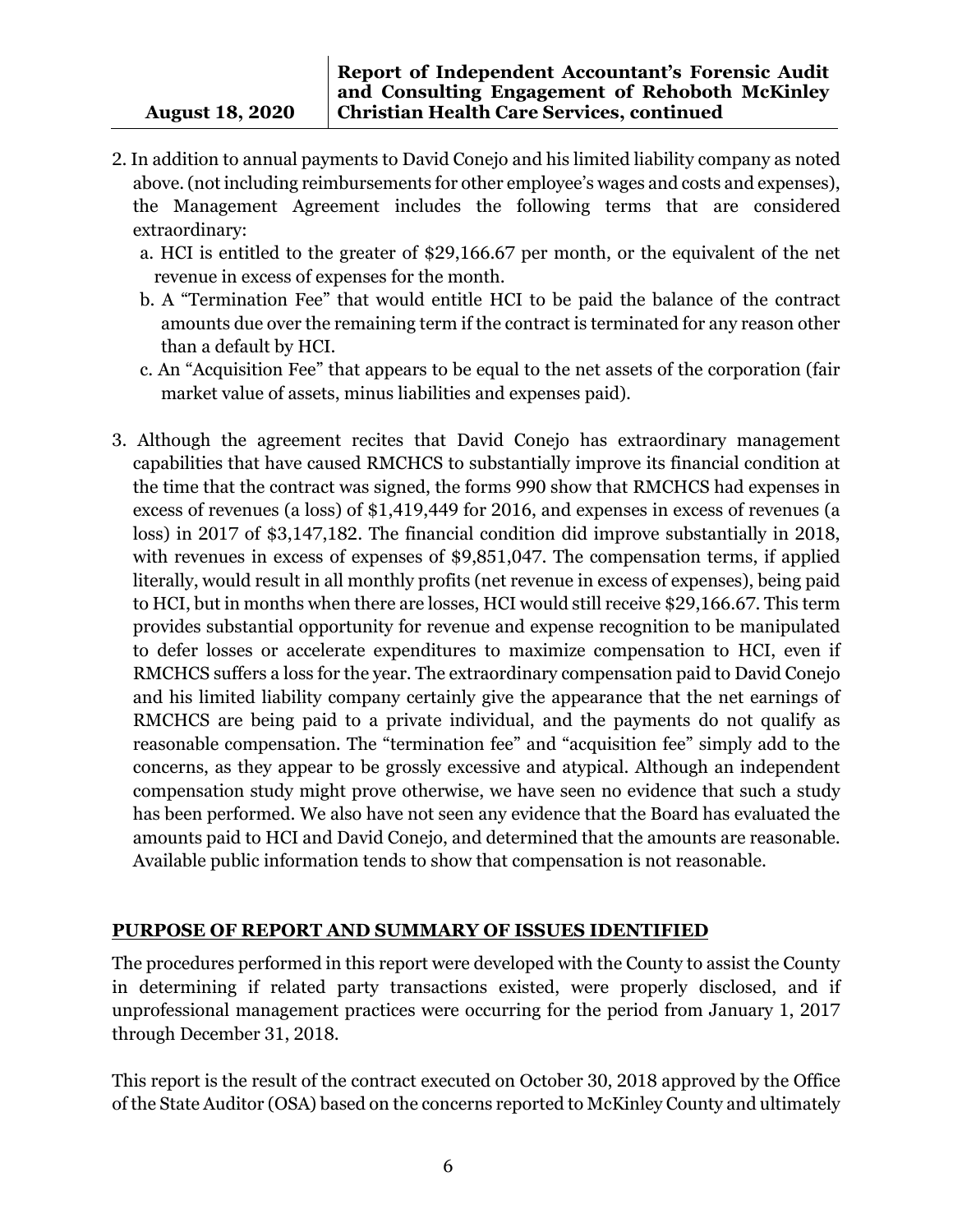to the Office of the State Auditor. After coordination with the OSA and its procurement process, the County contracted with Hinkle + Landers, PC for a special audit under the standards for consulting services established by the American Institute of Certified Public Accountants. Due to several delays in receiving initial deliverables, the engagement concluded on August 18, 2020.

We conducted forensic testing, interviews, and obtained financial accounting records and other documents relative to the consulting procedures we were engaged to perform. Based on our review of supporting documentation given to us and the procedures we performed, we noted the following issues:

- 1. Review of Contract with Healthcare Integrity, LLC (HCI)
	- a. The validity of the executed HCI management agreement (contract) is called into question. Although the contract between RMCHCS and HCI was signed and executed, the contract was never officially approved by RMCHCS Board of Trustees, as required.
	- b. RMCHCS and HCI were not following the terms of the contract. The compensation amount stated in the contract does not agree with what was actually paid, resulting in a difference of \$5,667.67 per month.
	- c. There is a strong disparity in CEO compensation between RMCHCS and hospitals with similar revenues, which puts the hospital at risk of private inurement. While there are several variables to consider such as the geographic region, population, annual revenues, total operating budget and number of employees, our comparison of hospitals with similar amounts of revenue in both rural and urban areas does not compare favorably for the compensation paid to RMCHCS' CEO.
	- d. The Management Agreement states that a periodic compensation study would be provided, but there is no evidence the Board evaluated if the CEO received reasonable compensation, yet RMCHCS' Federal Form 990s from 2016 through 2019 report that the board conducts these evaluations.
	- e. Certain terms in the contract are very troubling. For instance, if the compensation terms were applied literally, they would result in all monthly profits (net revenue in excess of expenses) being paid to HCI, but in months when there are losses, HCI would still receive \$29,166.67. This term provides substantial opportunity for revenue and expense recognition to be manipulated to defer losses or accelerate expenditures to maximize compensation to HCI, even if RMCHCS suffers a loss for the year.
	- f. Another term in the contract that causes concern is, if RMCHCS is sold, merged or liquidated in a manner that terminates HCI' s contract, all of the net assets would be payable to HCI as an "acquisition fee." These terms, if applied, would qualify as extraordinary compensation paid to David Conejo and HCI, which gives the appearance that the net earnings of RMCHCS are being paid to a private individual, and those payments do not qualify as reasonable compensation.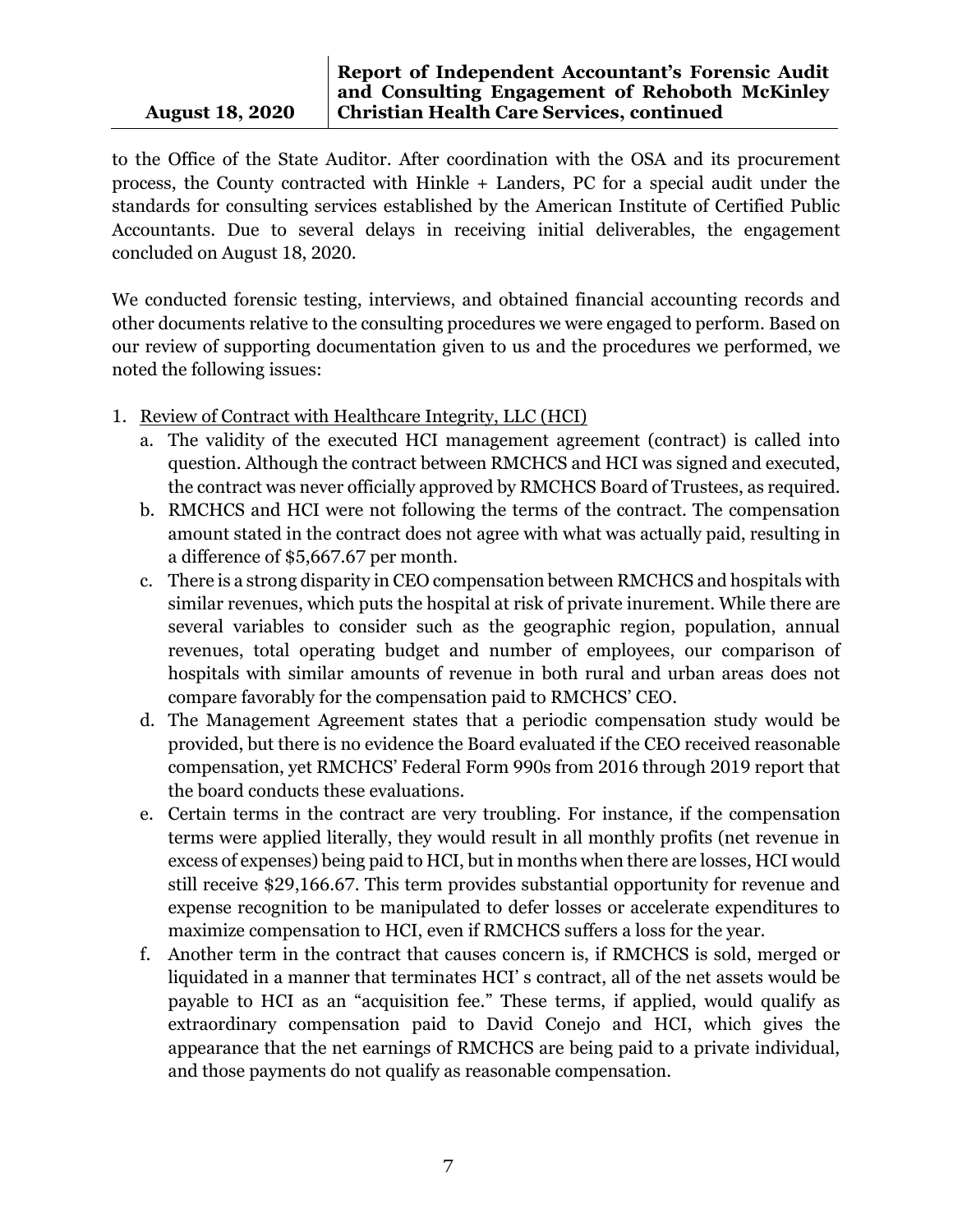#### **Report of Independent Accountant's Forensic Audit and Consulting Engagement of Rehoboth McKinley Christian Health Care Services, continued**

- g. It did not appear that RMCHCS and HCI were following the contract terms. What was actually occurring was HCI was billing a flat fee.
- h. The HCI contract effectively eliminates RMCHCS' key internal controls as virtually all control is place in the hands of HCI including hiring and firing of employees, recruiting personnel, contracting, purchasing, preparation of operating and capital budgets, management of cash flow, billing and collection, control of all bank accounts and investments, and maintenance of all books and records with minimal oversight by the Board.

See finding "2020-001—Healthcare Integrity Management Contract" for details.

2. Review of Contract with Invictus Healthcare Management, LLC (Invictus)

A hospitalist services agreement was executed between RMCHCS and Invictus Healthcare Management, LLC in August 2018. At the time of the negotiation of the contract, the CEO of Invictus was currently the COO of RMCHCS. One of the primary responsibilities of the COO is to monitor contracts and ensure contractors meet performance requirements. Per review of the contract there appears to be a significant absence of language explaining how payments are linked to service performance and penalties associated with failure to meet any target levels of service. As a result, an unresolved dispute has arisen due to RMCHCS' dissatisfaction with the performance and cost of services. At the issuance of this report, an outside audit report estimates that RMCHCS may have overpaid for services to Invictus by \$754,403.

See finding "2020-002—Invictus Healthcare Management Contract" for details.

- 3. Several Private Inurement or Excess Benefit Transactions Identified as Follows:
	- a. An RMCHCS employee provided services free of charge to HCI in the amount of \$2,175 during an 18-month period.
	- b. Compensation was established for the CEO of RMCHCS, who is also the CEO of HCI in the in the HCI Management Agreement, without evidence of a determination that the compensation for the CEO is fair and reasonable. In fact, it appears not to be reasonable, with amounts of \$629,937 paid in 2018 and \$571,980 paid in 2017, which are not comparable to compensation paid by other hospitals with similar revenue.
	- c. Compensation of \$252,822.41 was paid to the Board of Trustees Chair's company, Dallago Corporation. These services were procured without a contract or evidence of competitive bids or quotes from similar type companies, as required by RMCHCS policy and IRS regulations.
	- d. The CEO of HCI and RMCHCS signed the HCI Management Agreement and executed the contract even though both parties had significant conflicts of interest (the items above "a" and "b" are in direct conflict) and there is no evidence of Board approval.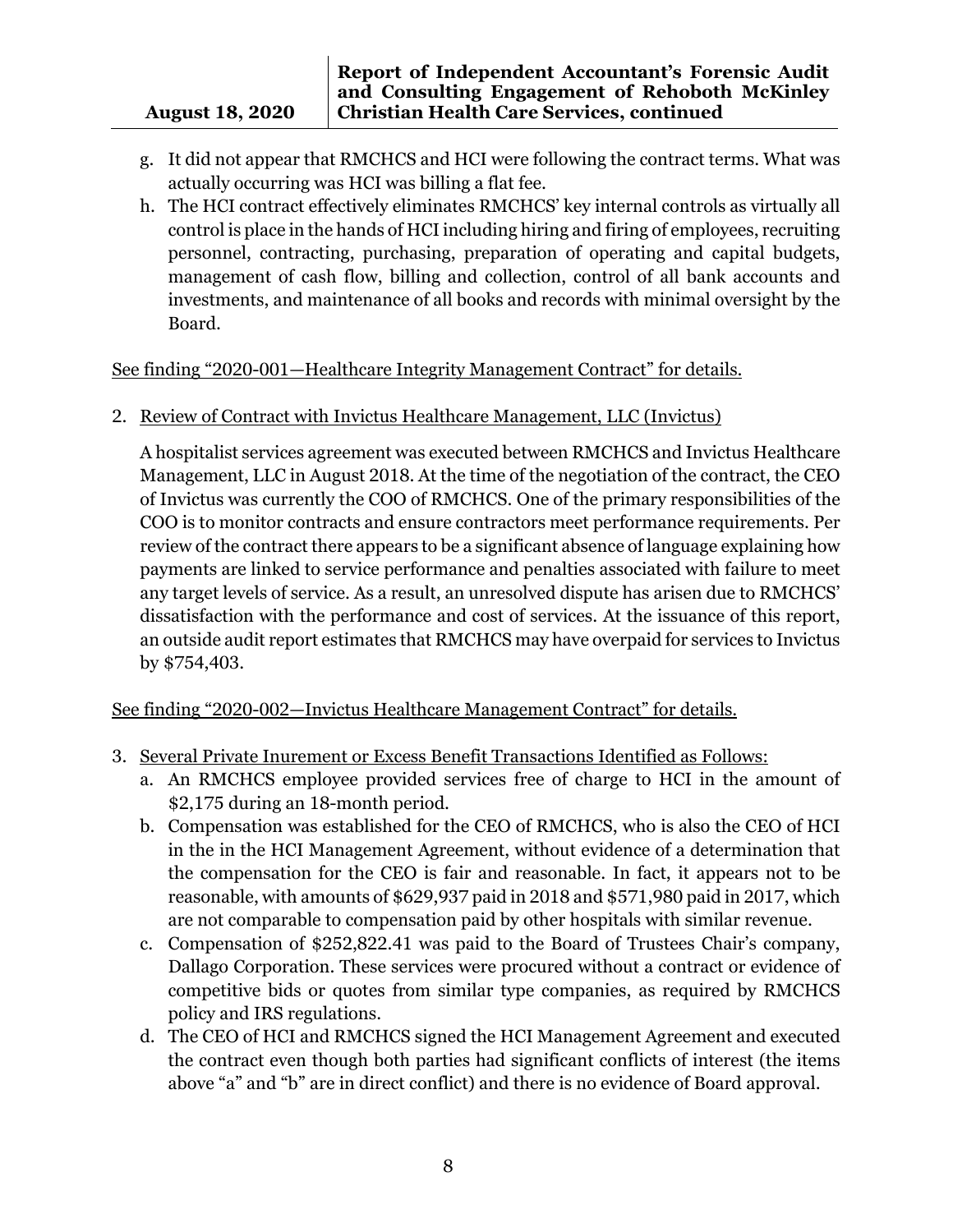- e. The CEO did not report sign off on RMCHCS' Conflict of Interest Policy even though potential conflicts were identified with RMCHCS vendors
	- o Zoeticx (RMCHCS paid Zoeticx \$88,369.50 in 2017 and 2018) and HCI was paid finder fees for business referrals.
	- o the CEO served on the Board of Directors of Prista Corporation which provided services to RMCHCS and charged \$34,300 in 2017 and 2018.
	- o The CEO loaned \$50,000 from HCI to VIE Diagnostic, who had at \$144,650 contract with RMCHCS. Subsequently, VIE was unable to complete the contract and \$69,518.89 paid to VIE was written off as a loss.
- f. The CEO charged his daily breakfast burrito to RMCHCS.

See finding "2020-003—Private Inurement/Excess Benefit Transactions" for details.

- 4. Overpayments and Reimbursed for Non-Business Expenses as Follows:
	- a. We found several instances of overpayments or reimbursements for non-businessrelated expenses adding up to \$5,761.36 to David Conejo, William Kiefer and Dallago Corporation.

See finding "2020-004—Testing of Reimbursed Expenses and Credit Card Expenses for David Conejo, William Kiefer and Payments to Dallago Corporation" for details.

5. Deficiencies in Contract Management Formation and Review Procedures

A key part of RMCHCS' internal controls over contract formation and review procedures is the requirement that contracts need to be routed to the appropriate administrative officials so they can be reviewed for key language, performance requirements, and meeting the required regulations such as licensure, insurance and indemnification, etc. We reviewed 23 significant contracts; 15 had no indication that they were routed or reviewed by appropriate RMCHCS personnel, 14 of those non-routed contracts were signed off on by the CEO of RMCHCS.

See finding "2020-005—Contract Management" for details.

6. Financial Policies, Procedures and Policies

We found that RMCHCS' financial policies, procedures and processes are considerably weak, especially for an organization with revenues averaging between \$60 to 80 million dollars annually.

See finding "2020-006—Financial Policies, Procedures and Processes" for details.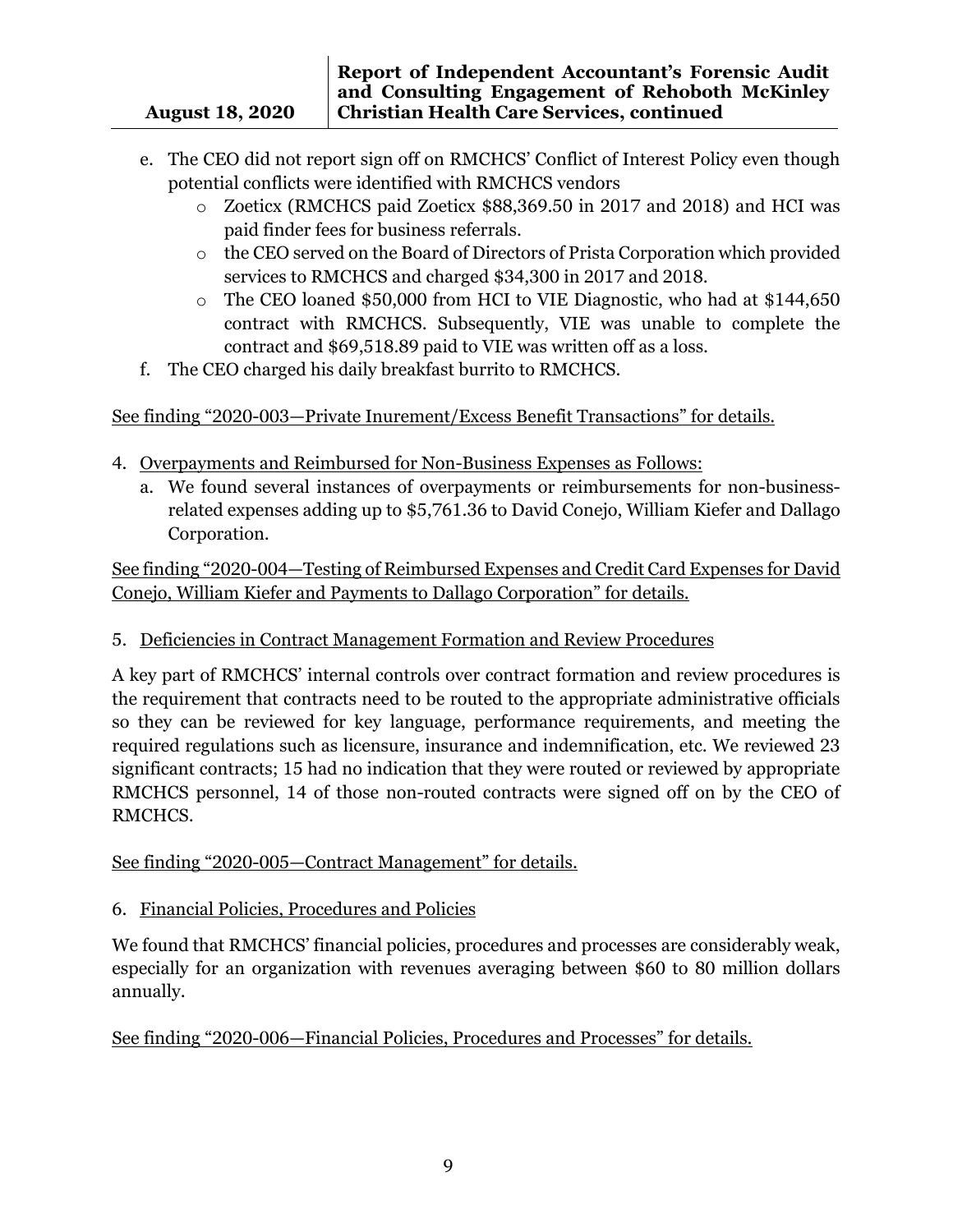## **FINDINGS, RESPONSES AND RECOMMENDATIONS**

This report includes our findings discovered during test work to accomplish the goals of the forensic examination. We have provided specific recommendations for RMCHCS to strengthen internal controls over the financial statements and compliance in relation to their control environment, and to minimize the risk of fraud and abuse. RMCHCS has provided responses to these findings. A summary of the findings are as follows:

| Reference # | <b>Findings</b>                                          |
|-------------|----------------------------------------------------------|
| 2020-001    | HEALTHCARE INTEGRITY MANAGEMENT CONTRACT                 |
| 2020-002    | INVICTUS HEALTHCARE MANAGEMENT CONTRACT                  |
| 2020-003    | PRIVATE INUREMENT/EXCESS BENEFIT TRANSACTIONS            |
| 2020-004    | TESTING OF REIMBURSED EXPENSES AND CREDIT CARD EXPENSES  |
|             | FOR DAVID CONEJO, WILLIAM KIEFER AND PAYMENTS TO DALLAGO |
|             | <b>CORPORATION</b>                                       |
| 2020-005    | <b>CONTRACT MANAGEMENT</b>                               |
| 2020-006    | FINANCIAL POLICIES, PROCEDURES AND PROCESSES             |

Findings include the elements required by 2.2.2.15 B and 2.2.2.10 I (3) (c) NMAC. The responses to the findings, including the Views of Responsible Officials and the Corrective Action Plans were not audited and were presented verbatim.

Our examination was limited to the areas and periods described and limited to the documents available and the interviews of employees performed. Had we reviewed other periods or areas or documents, other matters may have been identified warranting McKinley County and RMCHCS' attention.

#### **PROCEDURES PERFORMED**

## **1. Determination of Commingling of Funds**

The consulting engagement was divided into two phases. The initial testing was to review RMCHCS bank accounts to determine if the mill levy funds received by McKinley County had been commingled with other funds. After it was established that commingling had occurred, Phase 2 of the consulting agreement began. See initial report (Exhibit I).

## **2. Policies and Procedures**:

We requested RMCHCS' financial and certain governing policies and procedures. As we tested the records, we also interviewed and discussed the policies of current and past employees in order to become familiar with the organization's written policies as well its actual practices. RMCHCS does not have their written policies organized in one or two comprehensive documents, rather, there are approximately 46 separate documents. We reviewed those documents that are generally summarized as follows: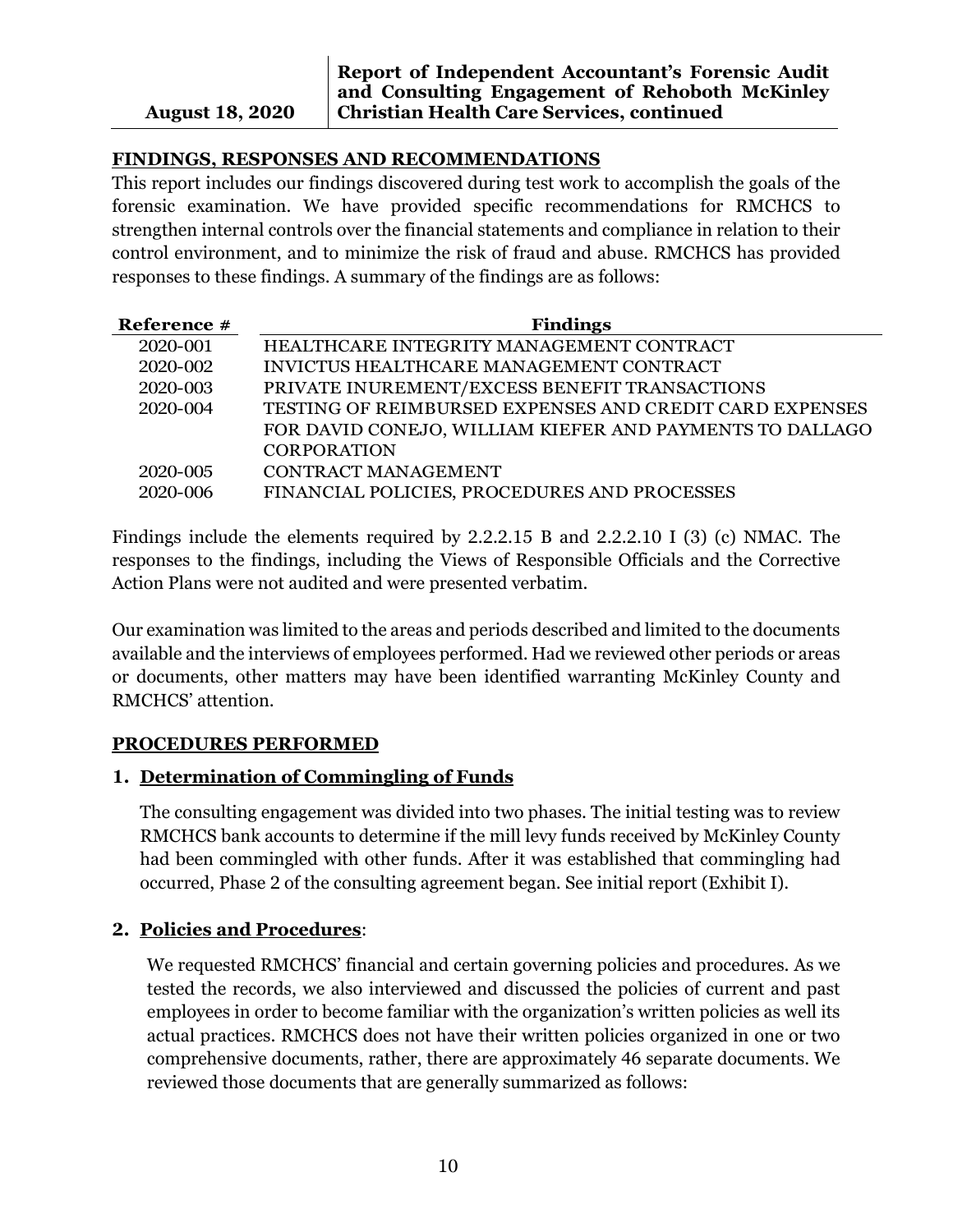- Financial Accounting
- Purchase and Procurement
- Contract Agreements
- Whistleblower Policies
- Charity Care and Financial Assistance
- Budgeting
- Travel and Reimbursement
- Western Health Foundation Pledges
- Compliance-HIPAA Program
- Code of Conduct

We have reported our results under Schedule of Findings and Responses of this report.

## **3. Identify and Analyze Related Party Transactions**

We requested and analyzed the following documents:

- All check registers for the years 2017 and 2018 at the individual transaction level, including but not limited to checks, electronic payments and deposits by date.
- RMCHCS' management contract with Healthcare Integrity LLC in force for the period January 1, 2017 through December 31, 2018.
- RMCHCS employment contract with William Kiefer in force for the period January 1, 2017 through December 31, 2018.
- RMCHCS Hospitalist Service Agreement with Invictus in force during the period January 1, 2017 through December 31, 2018.
- RMCHCS contract with Dallago Corporation (requested but contract did not exist).
- All transactions (payment ledgers) between RMCHCS and the following individuals: David Conejo, William Kiefer, Judy Conejo, Healthcare Integrity, LLC , Invictus, Board Chair David Dallago, and the other board trustees. These transactions included but were not limited to:
	- o Payroll transactions
	- o Expense transactions and reimbursements
	- o Business meals
	- o Travel and Entertainment

All transactions (payment ledgers) for the following selected vendors:

- Align
- American Physician Partners
- Accordias
- Conexus
- Ground Control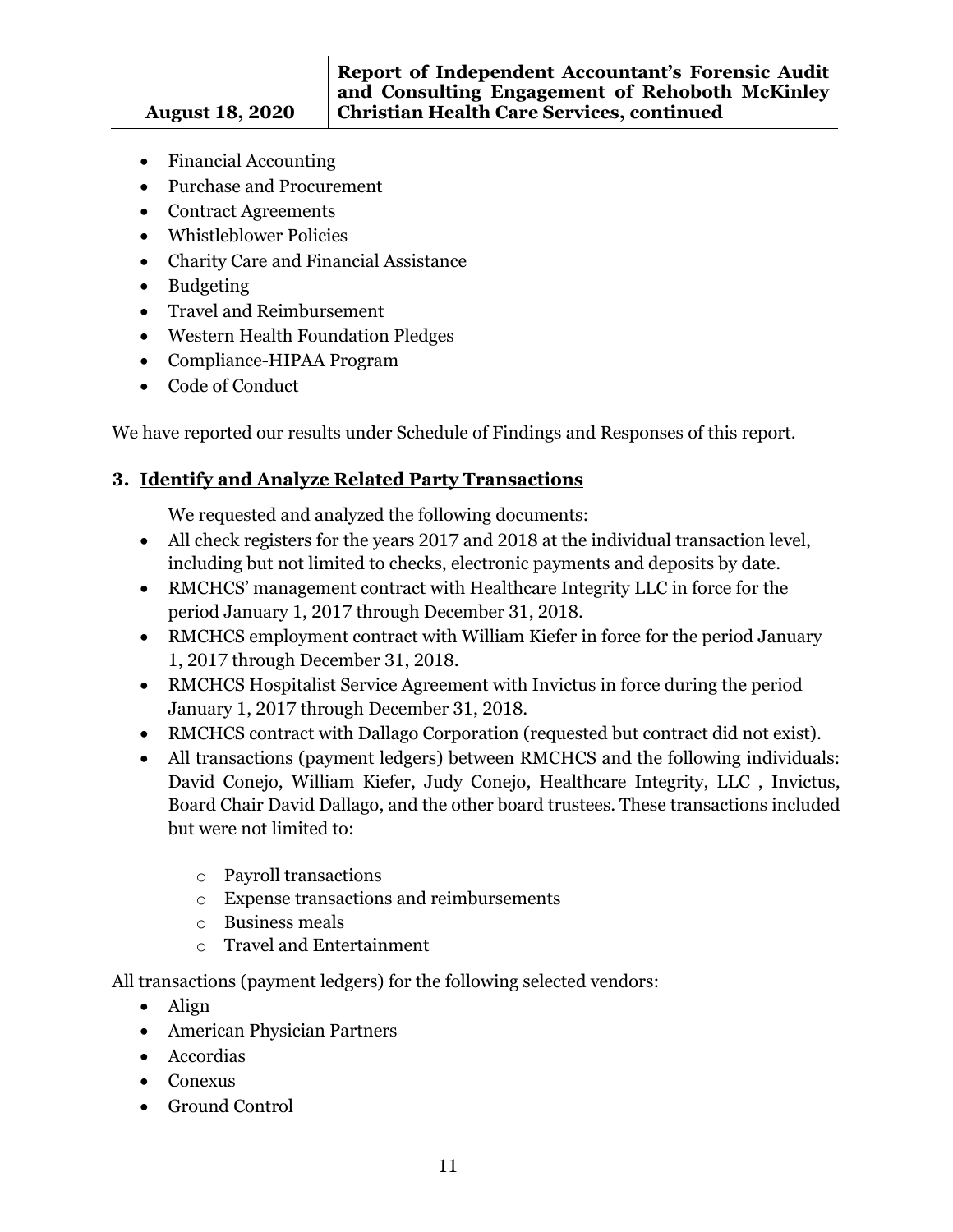- Hartsra
- New Light, LLC
- K & B Company, Inc.
- Prista Corporation
- Murphy Builders
- Luginbuhl, Rev. John
- HHS Culinary and Nutrition Solutions, LLC
- Dallago Corporation
- VIE Health Group Mobile Health Service
- Health Carousel
- Zoeticx
- PinPoint HC Holdings, LLC

We have reported our results under Schedule of Findings and Responses of this report.

## **4. Analyzed Form 990 Information Returns**

We reviewed Form 990 for RMCHCS for years 2017 and 2018 as well as the draft 990 for 2019 and Western Health Foundation Form 990 for the years 2017 and 2018. Some of the key areas we examined were the disclosures of

- Whether the organization had a policy of requiring the directors, or trustees, and key employees to disclose interests on an annual basis that could give rise to conflicts and whether the policy was monitored and compliance was enforced.
- RMCHCS process for determining compensation for the organizations' CEO.
- The top five contractors
- Details of business transactions involving interested persons and related organizations

We reviewed what was disclosed in the Form 990s and compared it to what was actually occurring.

We have reported our results under Schedule of Findings and Responses of this report.

# **5. Minutes for 2014 through 2019**

We read the minutes specifically for board approvals and acceptance of significant contracts and contracts with related parties such as HCI, Inc.

## **6. Lease Agreement Between RMCHCS and McKinley County in Force During 2017 and 2018**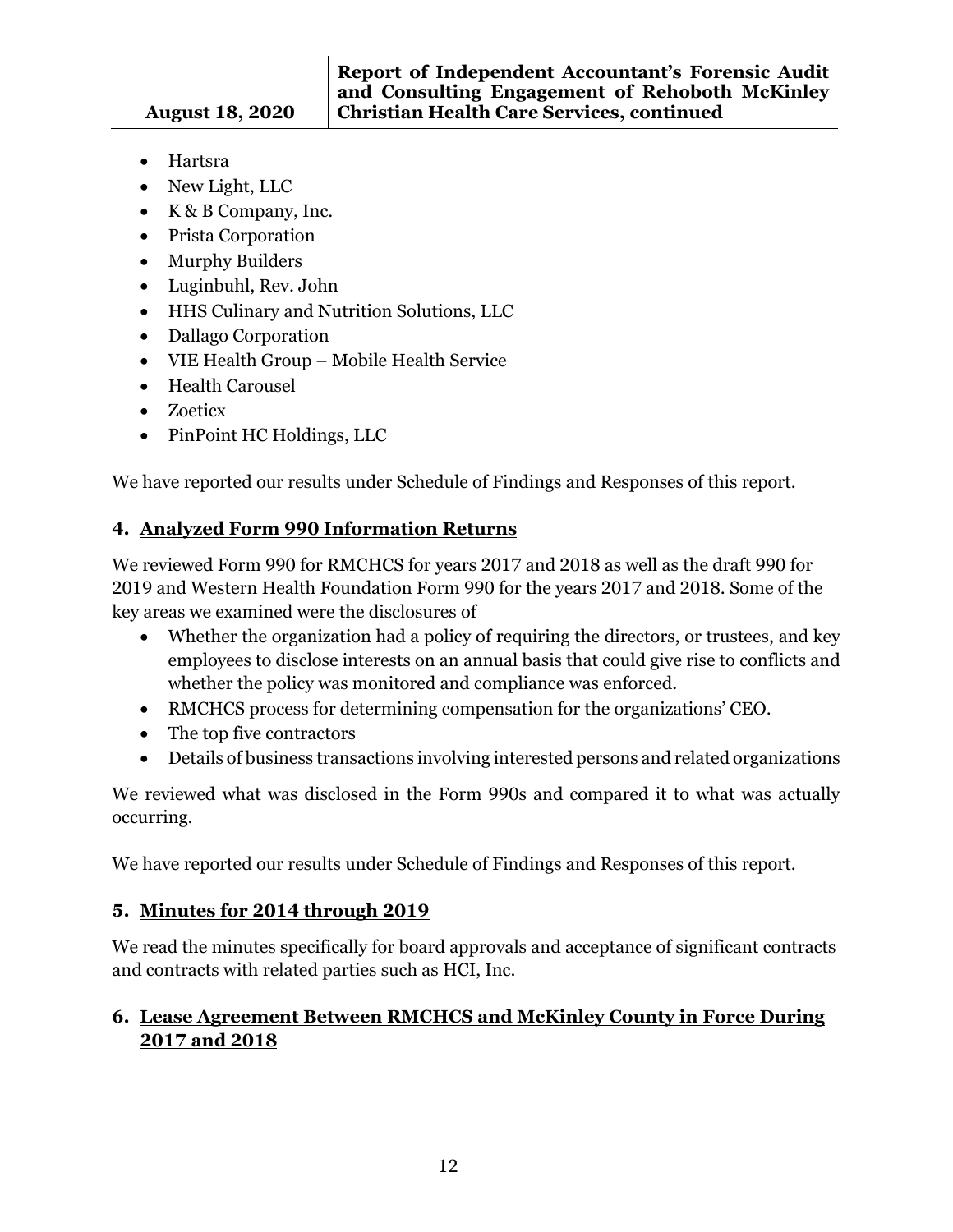#### **August 18, 2020 Report of Independent Accountant's Forensic Audit and Consulting Engagement of Rehoboth McKinley Christian Health Care Services, continued**

We reviewed the lease agreements to determine if RMCHCS was compliant with the lease agreements. It was determined that RMCHCS had been consistently delinquent and therefore not in compliance with the rent payment terms of the agreement.

## **7. Conducted Title Search for property Owned by David Conejo, William Kiefer and RMCHCS in McKinley County**

We searched the county for properties owned by David Conejo, William Kiefer and RMCHCS and followed up to determine if those properties were involved in any undisclosed unrelated party transactions. None were noted.

## **8. Benchmark Comparisons Between RMCHCS and Similar Hospitals**

We reviewed the form 990s of three other hospitals with similar revenues and in rural and non-rural settings and compared the compensation of the CEO or equivalent of those hospitals to RMCHCS' CEO.

See our findings, recommendations and responses in this report.

Hinkle & Landers, P.C.

Hinkle + Landers, PC Albuquerque, NM August 18, 2020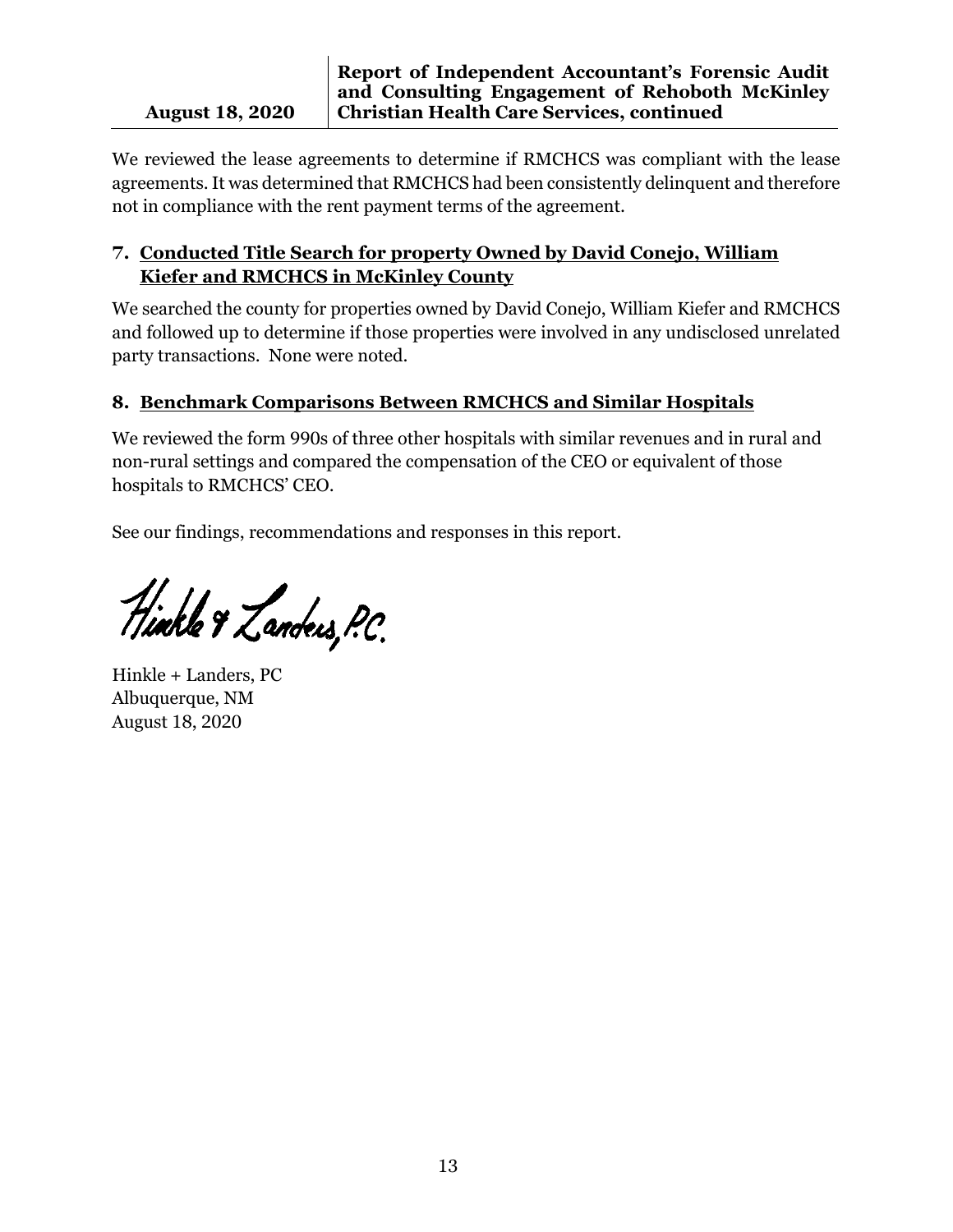#### **DETAILED FINDINGS, RECOMMENDATIONS AND RESPONSES**

#### **2020-001—HEALTHCARE INTEGRITY, LLC MANAGEMENT CONTRACT**

#### **Statement of Condition**

A management contract was signed and executed on September 1, 2016 between Rehoboth McKinley Christian Health Care Services, Inc. (RMCHCS) and Healthcare Integrity, LLC (HCI). David Dallago, Chairman of the Board of RMCHCS and David Conejo, President and CEO of HCI were the signers of the contract. The following issues were noted concerning the contract:

1. Per review of the Board of Trustee minutes, we noted the following timeline related to establishing the contract between RMCHCS and HCI, but found no evidence the contract was officially approved by the Board of Trustees.

#### **A. Timeline**

**July 28, 2016**–Closed session—Motion made that RMCHCS Board of Trustees will contract with HCI as management company upon the expiration of the contract with NewLight Healthcare, LLC (NewLight).



#### **September 22, 2016**

Transition from NewLight to HCI mentioned in the minutes.

#### **December 28, 2016**

1. ACTION: A motion was made and seconded to authorize David Dallago to negotiate the Management Agreement between RMCHCS and HealthCare Integrity. Motion is passed unanimously.

No other evidence was found that the contract was approved by the Board.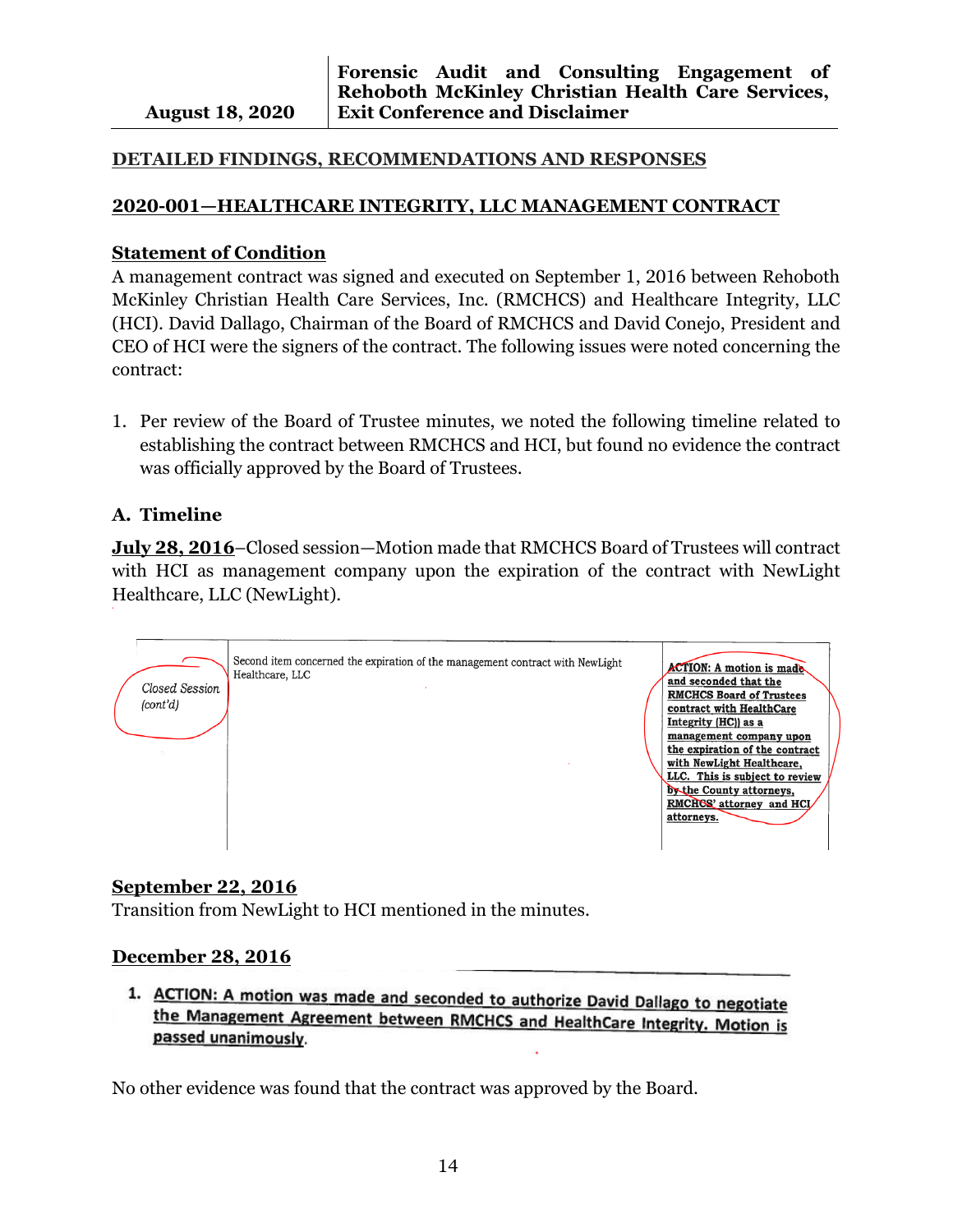- 2. The terms of compensation stated per the contract do not agree to what was actually paid. Per the contract, the management fee was to be at least \$29,166.67 per month and the amount actually invoiced was \$23,500, a difference of \$5,667.67 per month.
- 3. Although there are references in the 2014 Board of Trustee's minutes that the CEO salary will be based on the market rate, no documentation could be found for such an analysis. In addition, the CEO receives two different forms of compensation, a management fee and compensation for CEO services. The management fee does not appear to cover any significant costs. On the contrary, per the contract HCI must be reimbursed all expenses that it incurs in connection with the performance of the Management Agreement, and RMCHCS must indemnify HCI from and against all liability and expense arising from the Management Agreement, other than liabilities that result from gross negligence or willful misconduct by HCI or its employees or agents.

Per the contract, in addition to payment of all expenses incurred by HCI, including salaries and benefits of its employees, HCI is entitled to receive compensation equal to the greater of:

- a. \$29,166.67 per month or
- b. Net Revenues for the month less Cost of Hospital System Operations for the month, principal and interest, and fees and costs on outstanding indebtedness.

The management fee plus the CEO salary amounted to \$629,927 in 2018 and \$571,980 in 2017. The management fee and the salaries added together do not appear comparable to expected CEO compensation for a hospital of similar size and location. Based on available public information we have gathered; it appears to show that compensation is not reasonable.

For comparison purposes, we obtained data for CEO compensation from hospitals with similar revenues based on their filed Form 990s as follows:

|            | Sidney Health Center |              |  | Howard Brown Health Center |  |               | Taos Health Systems, Inc. |              |    |              | <b>RMCHCS</b> |                             |  |         |              |
|------------|----------------------|--------------|--|----------------------------|--|---------------|---------------------------|--------------|----|--------------|---------------|-----------------------------|--|---------|--------------|
|            |                      | (Montana)    |  |                            |  | (Chicago)     |                           |              |    | (New Mexico) |               |                             |  |         | (New Mexico) |
|            |                      | 2018         |  | 2017                       |  | 2018          |                           | 2017         |    | 2019         |               | 2018                        |  | 2018    | 2017         |
| Revenue    |                      | \$71,255,856 |  | \$64,915,753               |  | \$110,958,739 |                           | \$80,723,468 |    | \$69,738,013 |               | $$60,833,158$ $$84,923,824$ |  |         | \$68,758,076 |
| <b>CEO</b> |                      | 278.539      |  | 283,985 \$                 |  | 268,659       | \$                        | 254.466      | -8 | 318,055      |               | 309.443                     |  | 629.927 | $$571.980*$  |

\*In 2017, HCI received a 1099 for \$633,203.08, of that amount, \$61,222.77 was itemized for a Network Engineer and his reimbursements. The remaining \$571,980 was compensation for David Conejo.

As can be seen above, none of the CEOs shown above receive compensation anywhere near what the CEO of RMCHCS received through his management company. Although reasonable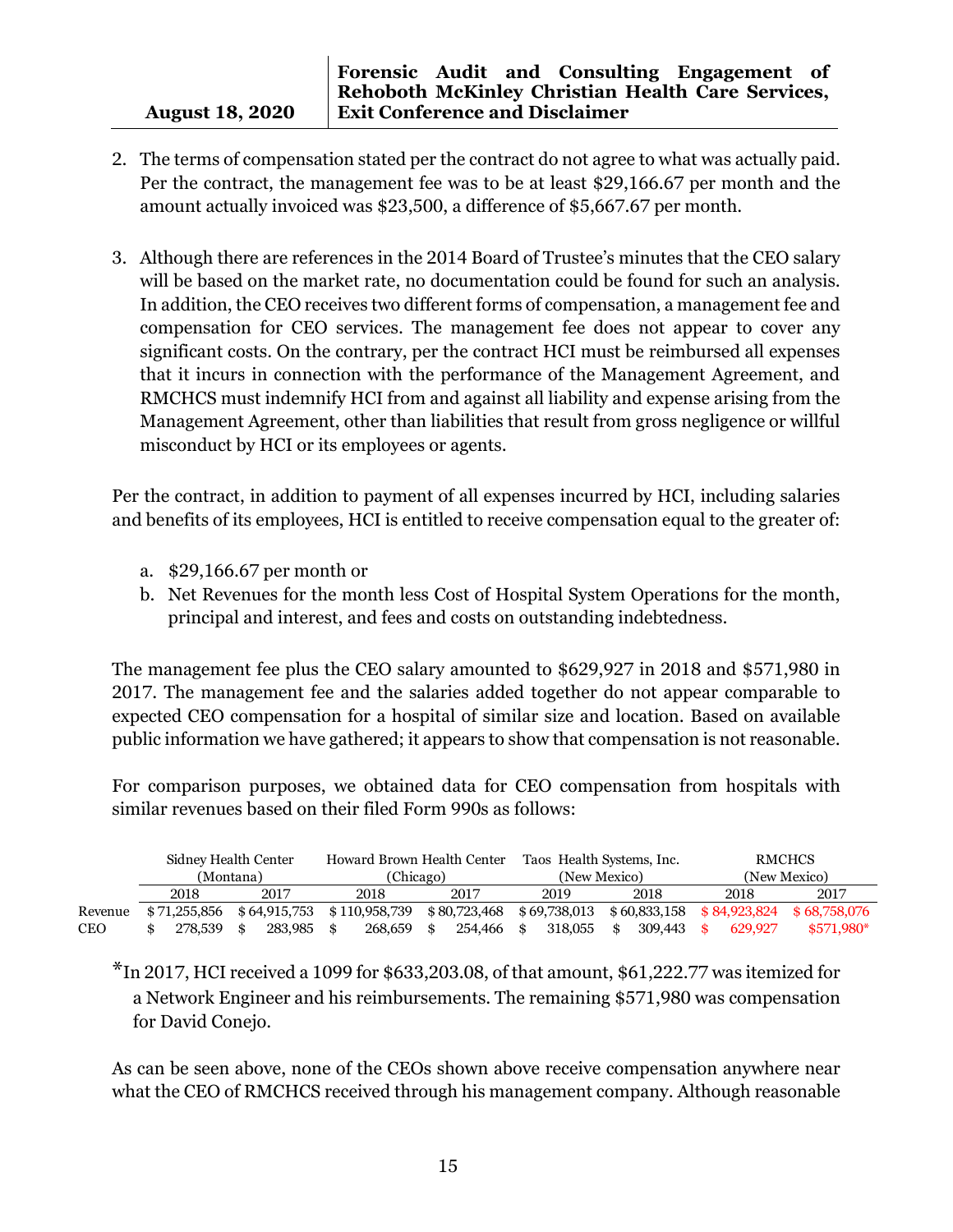compensation for services rendered is not considered private inurement, regulations stipulate that compensation based on comparison to organizations that are not similarly situated because they serve substantially larger geographic regions with more diverse populations and are larger in terms of annual revenues, total operating budget, number of employees, and number of patients served, may not be reasonable.

To further illustrate the disparity of compensation for a CEO of a hospital the size of RMCHCS, it is reported that Paul Roth, M.D., former Chief Executive Officer of UNM Hospital and Health Services and Dean of the School of Medicine, was paid \$676,000 annually. UNM is the largest hospital in the state of New Mexico with 628 licensed beds, while RMCHCS has approximately 60 beds.

Per our request from management, we did not receive any evidence the Board evaluated the agreed upon compensation paid to HCI and David Conejo to determine if the amounts were fair and reasonable.

- 4. Per our review of the compensation terms, if applied literally, these would result in all monthly profits (net revenue in excess of expenses) being paid to HCI. Additionally, HCI would receive a minimum of \$29,166.67 monthly even if losses were incurred. These terms provide substantial opportunity for revenue and expense recognition to be manipulated to defer losses or accelerate expenditures to maximize compensation to HCI, even if RMCHCS suffers a loss for the year. The extraordinary compensation paid to David Conejo and his limited liability company certainly give the appearance that the net earnings of RMCHCS are being paid to a private individual. This level of payment does not qualify as reasonable compensation. Although this is what is stated in the contract, it did not appear that HCI was following the contract terms. What was actually occurring was HCI was billing a flat fee.
- 5. In regard to RMCHCS' internal controls, the way David Conejo's HCI contract is written effectively eliminates key RMCHCS' internal controls because virtually all management and control is place in the hands of HCI, with only minimal oversight by the Board. Because the CEO was not considered an employee of RMCHCS it appears that he was not required to complete and sign off on the following:
	- Conflict of interest policy
	- Code of conduct

Per our request to management for the CEO's signed conflict of interest disclosure and acceptance of the code of conduct, we were informed RMCHCS did not require the CEO to complete the disclosure because he was not a direct employee.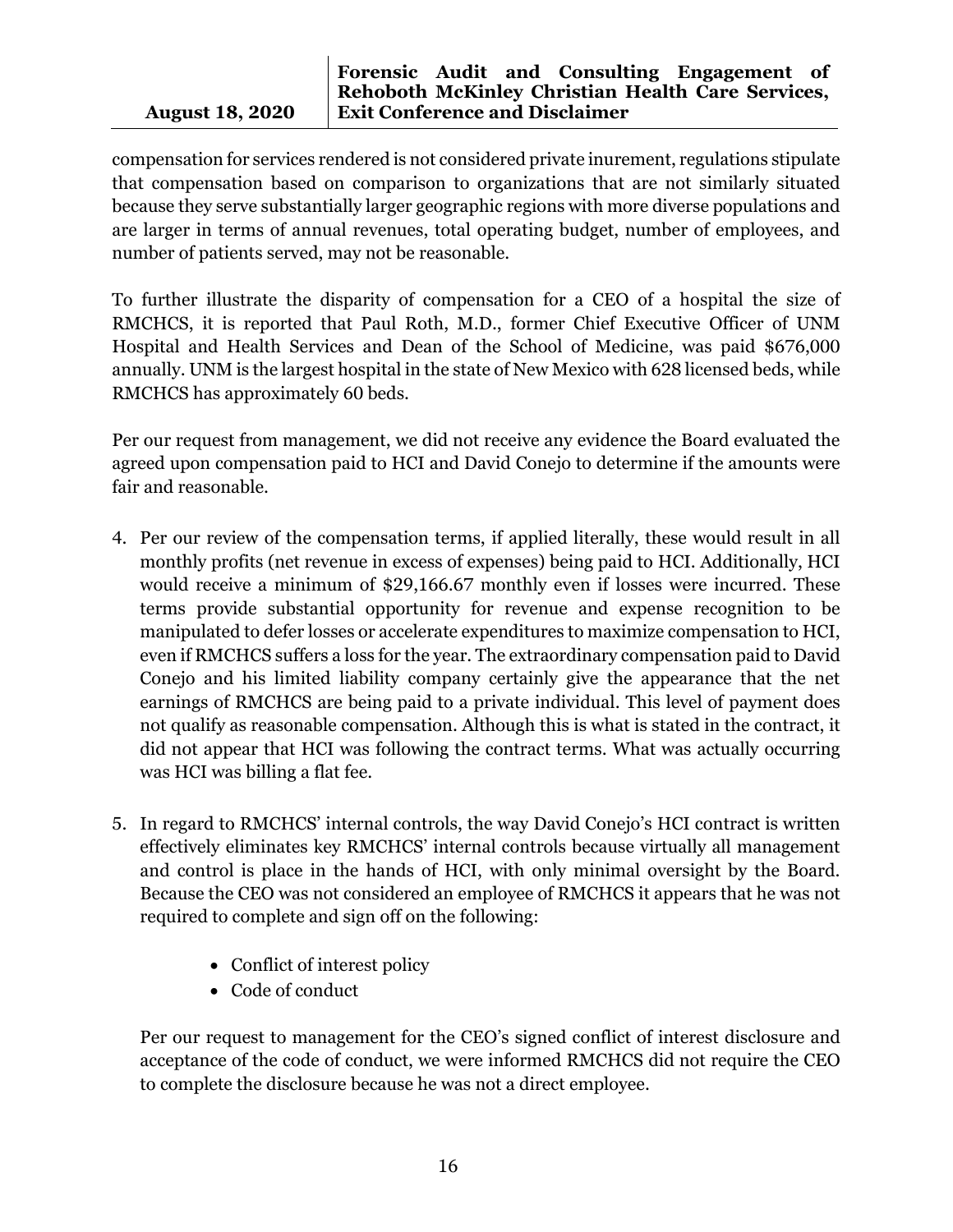## **Criteria**

- 1. The management agreement hiring the CEO of RMCHCS, the highest-ranking administrative official of RMCHCS, is required to be approved the Board of Trustees and documented in the Board minutes.
- 2. The terms of the contract should be followed, or the contract should be amended to agree with mutually agreed upon terms between the two parties.
- 3. The IRS permits tax-exempt organizations to pay executives "fair and reasonable" compensation. Every exempt organization that compensates its leaders must determine appropriate salary and benefits packages based on the following considerations:
	- Charities can pay their executives market rate.
	- Market rate is determined by researching what someone in a similar position would earn at an organization that is of the same size and has a similar mission or field of activity.
	- Charities can look at for-profit compensation when determining market rate, as long as the job, organization size, and organization mission/purpose are comparable.
- 4. The terms laid out in the contract do not appear to qualify as reasonable compensation and would be considered a violation of the private inurement regulations.
- 5. RMCHCS is expected to have sound internal controls, and a management agreement should not be allowed to override its established controls.

## **Effect**

- 1. The following risks exist:
	- The contract may not be legally valid.
	- The contract is so one-sided in favor of HCI that it does not appear to have been properly reviewed and accepted by those with the fiduciary duty to do so, and the terms of the contract are not in the best interest of RMCHCS.
- 2. Compensation paid may not be correct.
- 3. The following risks exist:
	- If the IRS determined the violations were egregious enough, RMCHCS runs the risk of revocation of its tax-exempt status.
	- The IRS may determine the CEO was a "disqualified person," whose compensation is unwarranted. As such, the entire amount of his paid salary along with other personal benefits noted in this report, could be classified as excess benefit and subject to an excise tax equal to 25% of this amount which could be assessed. In addition, organization managers including board members may be subject to an excise tax equal to 10% of the excess benefit for participating in the excess benefit transactions.
- 4. Same as #3 above.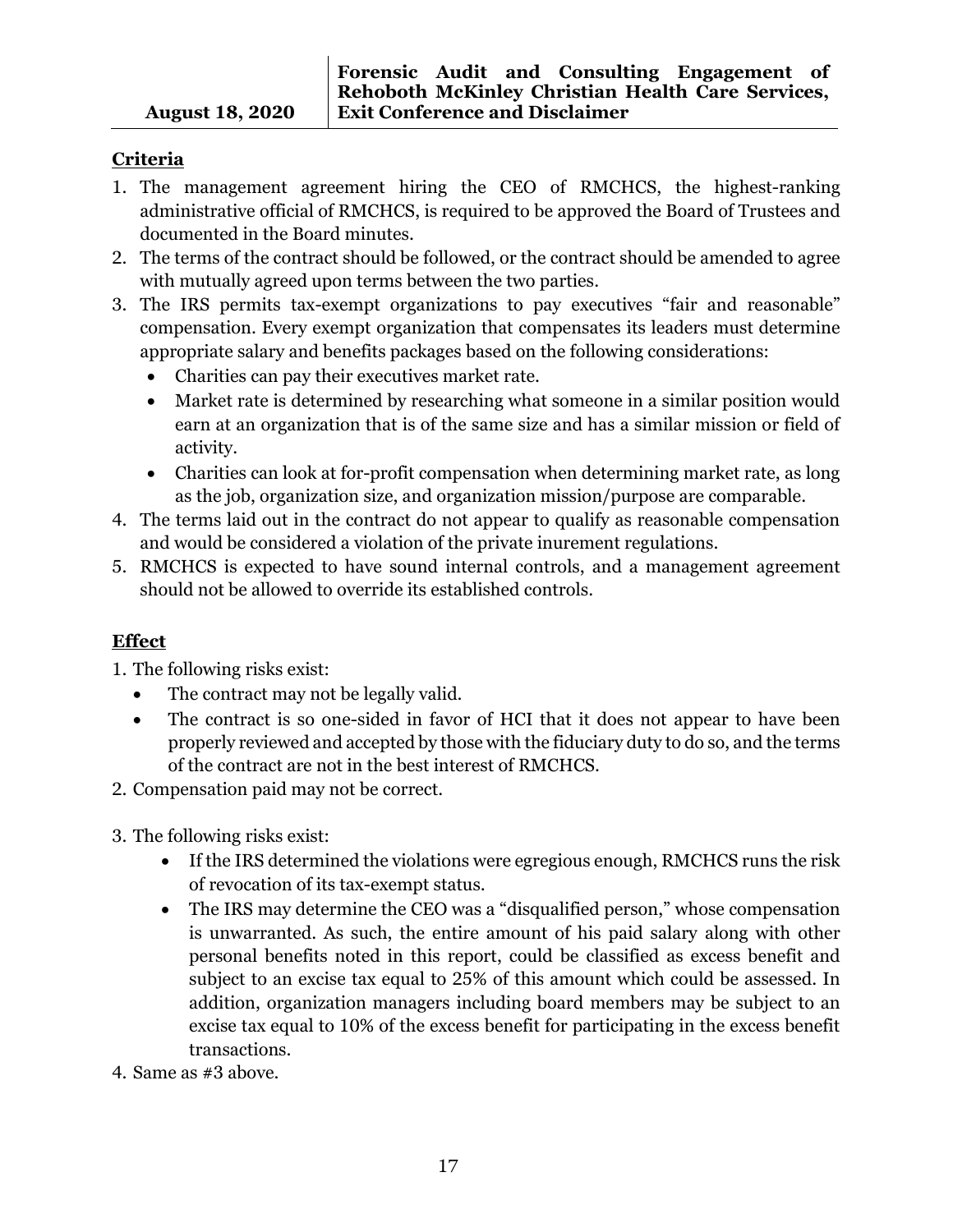5. Because the CEO is not subject to key internal controls, RMCHCS' internal control structure has effectively been compromised.

## **Recommendation**

- 1. Significant improvements of RMCHCS' policies and procedures related to contract management should be implemented. Areas where improved controls are necessary include but are not limited to:
	- a. Contract formation, review and approval.
	- b. Post-award contract monitoring.
	- c. Closeout requirement and procedures.
	- d. Change orders-scope and cost alterations.
	- e. General Counsel review of contracts, when applicable.
	- f. Policies and procedures governing competitive bidding, selection and evaluation criteria.

In addition, specific language in the policies should address the following:

- Establishing contracts with parties that are current and former officers, board members and employees.
- Awarding contracts without a bidding process.
- Awarding contracts to vendors that are not well-known.
- 2. Improved post-award contract monitoring is recommended.
- 3. RMCHCS should adopt a compensation policy which should include IRS rules related to avoiding private inurement.
- 4. Contract formation, review and approval processes including ensuring that the risk of private inurement and excess benefit transactions are avoided are recommended.
- 5. Same as what was noted in #1 above.

## **View of Responsible Officials and Corrective Action Plan**

Policies have been updated and implemented to address all recommendations. The Contracts Policy establishes processes for contract review and approval, including the use of General Counsel, Board approval requirements and an annual evaluation process. Contract software is in the final stages of being implemented to allow proper tracking of all agreements/contracts. This will also be used as a tool to monitor and complete annual evaluations of all contracted partners. This evaluation process provides documentation holding to quality and service components of the contract, as an example. The software implementation will be completed and the evaluation process will be underway by October 1<sup>st</sup> and will be completed annually going forward. The conflict of interest policy for Board members, hospital executives, staff and medical staff has been updated and annual attestations will be required. The contract management software will be set up to identify potential conflicts that will be reviewed to eliminate the risk associated with contracts to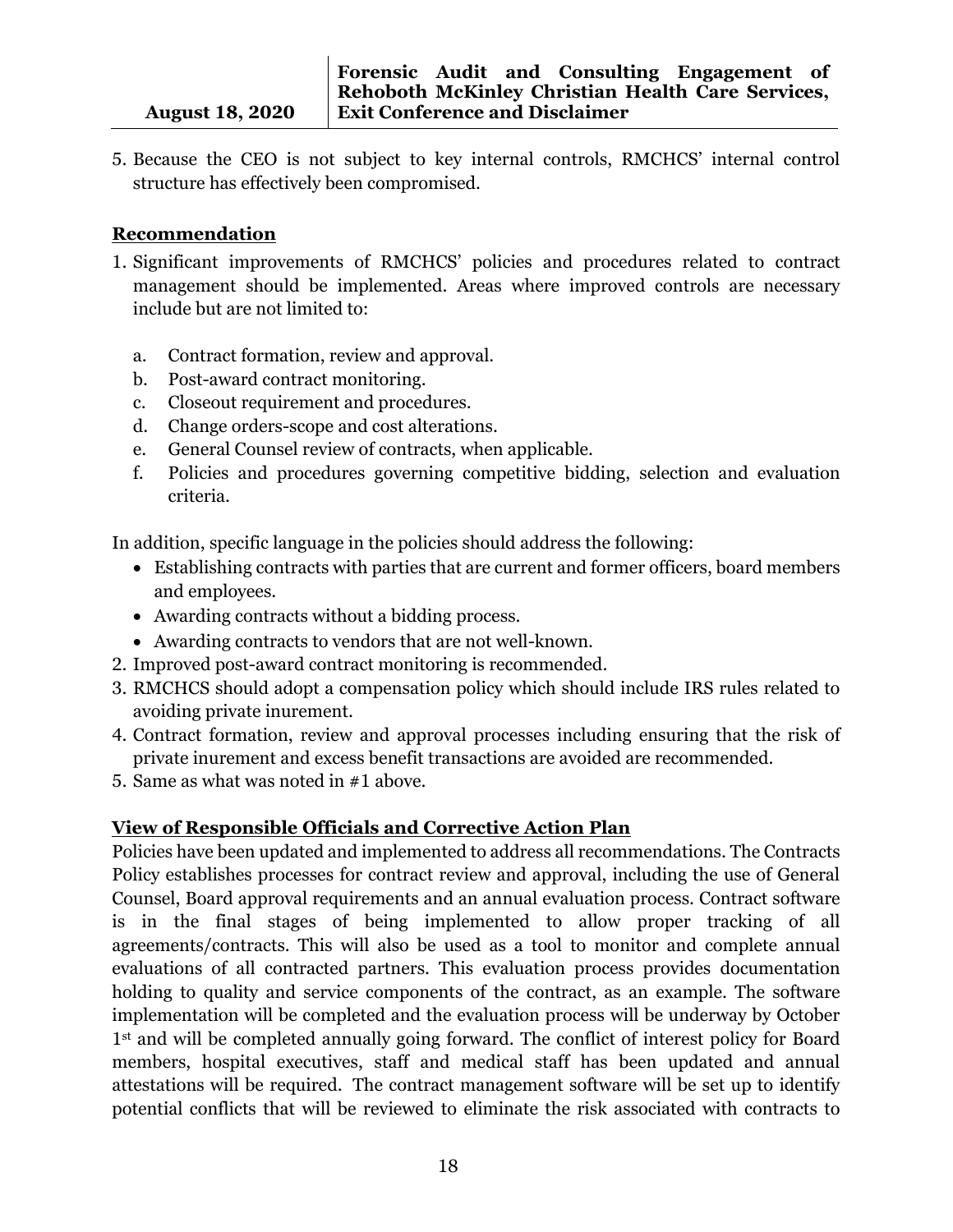related parties. This is the responsibility of the RMCHCS CEO and has already implemented unless otherwise noted.

#### **2020-002—INVICTUS HEALTHCARE MANAGEMENT CONTRACT**

#### **Statement of Condition**

The design and implementation of the Hospitalist Services Agreement between Invictus Healthcare Management, LLC (Invictus) and Rehoboth McKinley Christian Health Care Services (RMCHCS) appears problematic. The Hospitalist Services Agreement was in place for approximately 5 months (August 1<sup>st</sup> through December 31, 2018). Concerns arose about whether the contract services were being met, and RMCHCS ordered an audit of the agreement by an outside party.

The Hospitalist Services Agreement (Agreement) specified that Invictus will provide staffing for 24 hours of continuous on-site coverage each day to be provided by MDs for the day shift and mid-level providers for the night shift. In addition, the contract stated Invictus would solely be responsible for billing and collections for services it provides and would bear the cost of such billing and collections. The following issues were found by the audit:

- 1. There was no actual mid-level night shift staffing provided by Invictus. The cost for mid-level night shift expenses not covered by Invictus amounted to \$210,808, which was paid for by RMCHCS.
- 2. MDs were used for 2,019.41 hours in excess of the hours prescribed for the 5-month period from August 1 through December 31, 2018. The excess hours were paid for by RMCHCS, but should have been paid for by Invictus. The estimated cost associated with the excessive MD hours was \$482,602.
- 3. RMCHCS was also billed for 267.80 mid-level provider hours of overtime. The estimated costs paid by RMCHCS for the excessive mid-level hours over the 5-month period was \$37,993.
- 4. Lastly, denied charges worth approximately \$23,000 of lost reimbursements were borne by RMCHCS.

The table below summarizes the amount that RMCHCS appears to have overpaid.

| Excess MD hours                               | \$482,602 |
|-----------------------------------------------|-----------|
| Excess mid-level hours                        | 37,993    |
| Mid-level night shift hours                   | 210,808   |
| Lost reimbursements related to billing issues | 23,000    |
|                                               | 754,403   |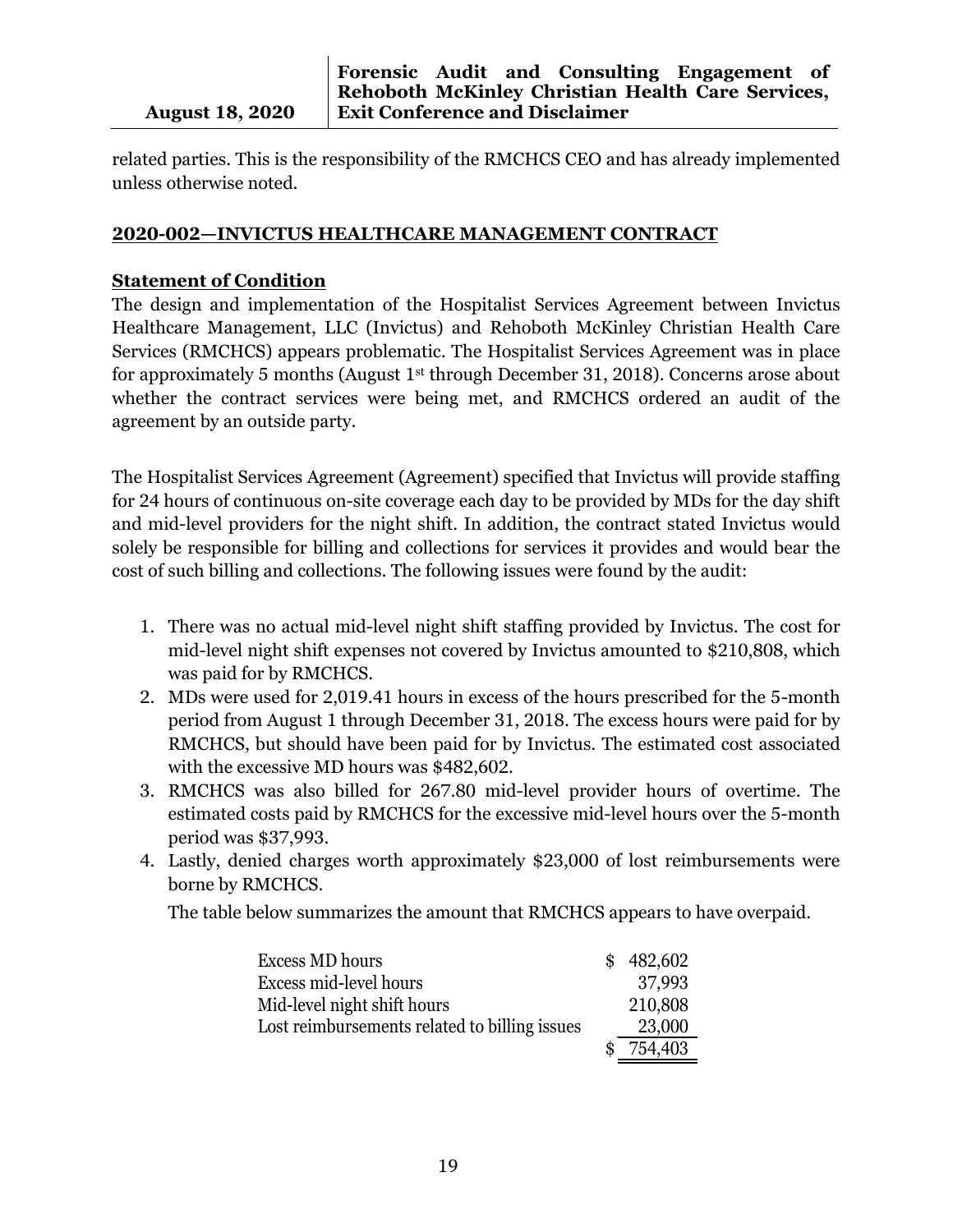In addition, under 5.5 "Medical Center Support to Medical Services," Item A, third paragraph, the agreement states that:

"In the event the parties mutually agree that locum tenens or contract coverage is needed, Medical Services Provider shall provide such locum tenens/contract coverage by contracting for the locum tenens or contracted provider. Medical Center shall reimburse Medical Services Provider for the direct daily fee required to secure the services of any such locum tenens provider or contractor, including, but not limited to, any reasonable expenses for food, lodging, travel and/or rental car related to that locum tenens/contractor provider."

We noted that the Hospitalist contract was discussed in closed session on July 26, 2018. Although it is not clear whether or how the two parties agreed RMCHCS would pay for the additional services based on the paragraph above, the addition of this paragraph does not appear to have been in the best interest of RMCHCS. Another apparent shortfall in the agreement is the absence of any penalty for poor or nonperformance by Invictus short of termination of the contract. The last item of note is the contract does not appear to have been reviewed by the proper responsible officials as required by RMCHCS' policies and procedures.

## **Criteria**

Significant contracts such as the Hospitalist Services Agreement should be properly designed and monitored by RMCHCS' responsible officials, whom in this case would normally have been the CEO and the COO. However, because in this instance the COO of RMCHCS was also the contractor, mitigating controls should have been put in place.

#### **Effect**

The establishment of the Invictus Hospitalist Agreement set up the opportunity for the COO to take advantage of RMCHCS as there were no mitigating controls to timely identify and prevent what appears to be overcharging RMCHCS.

Although it is not clear whether Invictus and RMCHCS mutually agreed that additional staffing expense was to be reimbursed by RMCHCS as no documentation for this was found, RMCHCS was billed for and paid this expense. In addition, the MDs worked additional hours beyond what was specified, which at their higher rate meant that RMCHCS footed significant additional expenses.

## **Cause**

It is questionable such a contract arrangement should have been allowed. Implementing a Hospitalist Services Agreement with the COO of RMCHCS does not appear to be in the best interest of RMCHCS. One of the primary responsibilities of the COO is to monitor contracts and ensure contractors meet performance requirements. This is akin to "putting the fox in charge of the hen house." The COO received a personal benefit by keeping Invictus expenses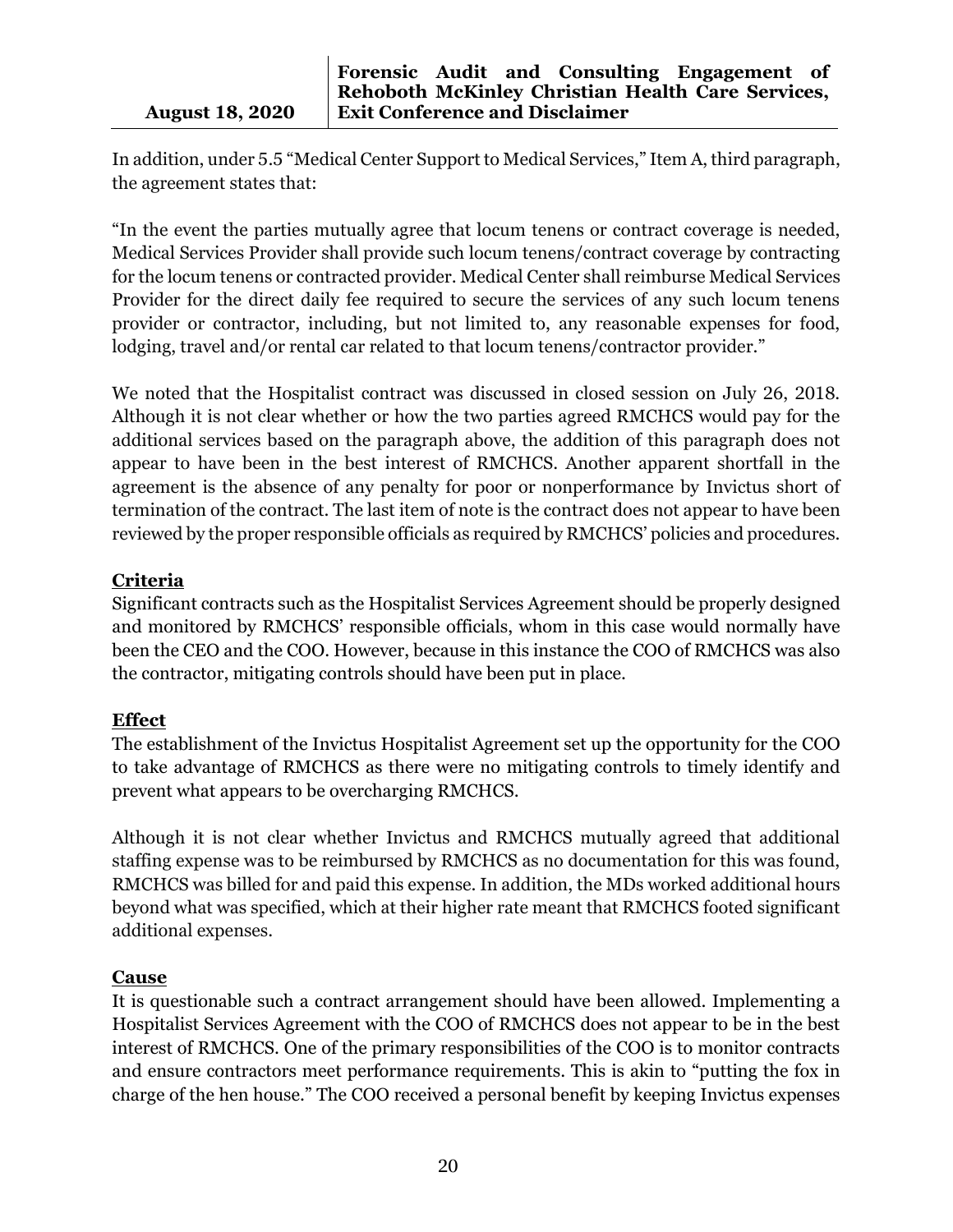**Forensic Audit and Consulting Engagement of Rehoboth McKinley Christian Health Care Services, Exit Conference and Disclaimer**

low and shifting additional expenses to RMCHCS; if locum tenens or if additional contract coverage was needed, Invictus could simply contract for these services and bill RMCHCS for reimbursement.

## **Recommendation**

It is recommended that contract arrangements with such obvious flaws not be implemented. In general, related party transactions should be minimized whenever possible because there are more opportunities for abuse to take place. In this case, the Hospitalist Agreement was one of RMCHCS' larger contracts. If such a contract was considered to be in RMCHCS' best interest despite the obvious inherent risk of the opportunity the contractor had to abuse the relationship, strong mitigating controls would have to be put in place to ensure that services were properly performed. This would include assigning responsible officials who are independent in actuality as well as in appearance to monitor the transactions, and also would include tracking of overtime for employees such as physicians and locum tenens expenses against budget. This would enable budget variances that indicate problems or concerns to be timely and effectively addressed.

## **View of Responsible Officials**

The revised contract policy requires all contracts be reviewed by the Administrative Council team of RMCHCS. This was not always completed under past administration but is now required by policy and will be followed going forward. The revised policy also has established the process including involvement of General Council. Policy also calls for additional scrutiny in the event of any actual or perceived related party conflict of interest to not be entered into or to provide termination language to the benefit of the hospital. The Contracts Policy changes and annual evaluation provides review of the key expectations for each contract relationship. This is the responsibility of the RMCHCS CEO and has already been implemented.

#### **2020-003—PRIVATE INUREMENT/EXCESS BENEFIT TRANSACTIONS**

## **Statement of Condition**

The following issues are considered potential violations of private inurement and/or at the very least, excess benefit transactions.

- 1. HCI was provided with financial administrative services by a RMCHCS employee and RMCHCS paid for these services. The estimated time and payroll expense, including benefits, was 58 hours over an 18-month period and \$2,175, respectively.
- 2. Lack of documentation of the process for determining fair and reasonable compensation for the CEO, including a review and approval by independent persons, data showing comparability to similar organizations, and contemporaneous substantiation of the deliberation and decision could not be found although the 2018 Form 990 Information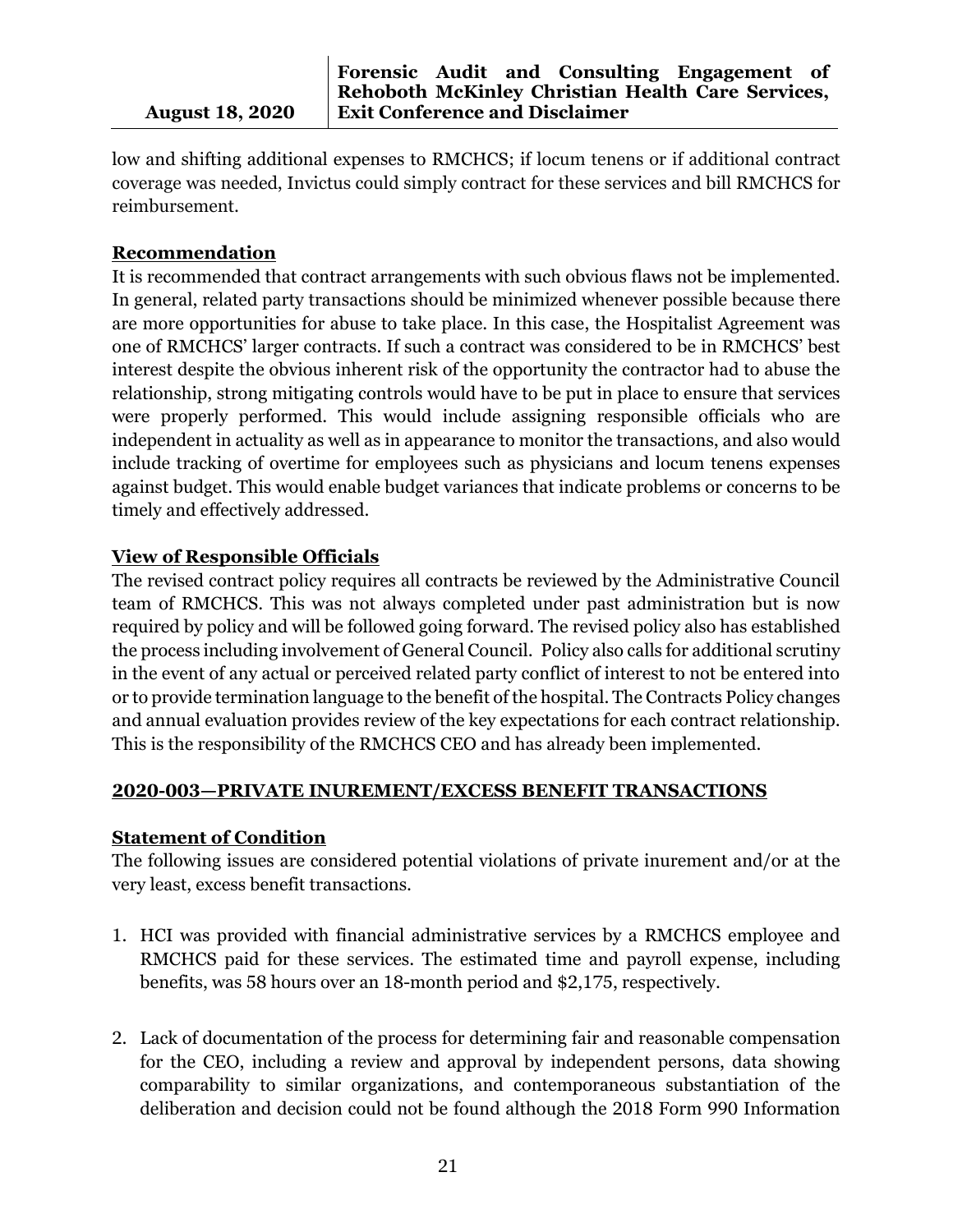Return indicated that the organization did conduct the determination. David Conejo, CEO was paid \$629,927 in 2018 and \$571,980 in 2017. Additional information related to establishing a determination of fair and reasonable compensation is found in finding 2020-002—Healthcare Integrity, LLC Contract.

- 3. RMCHCS' Board of Trustees Chair owns a construction company that conducted significant business with RMCHCS. These services were procured without a contract or evidence of competitive bids or competitive quotes from other similar type companies as is required per RMCHCS policy. For the years reviewed, 2017 and 2018, \$252,822.41 was paid to Dallago Corporation.
- 4. RMCHCS' Board of Trustees Chair was authorized to negotiate the management agreement between RMCHCS and HCI even though he has a conflict of interest because of his company's \$252,822.41 in payments for services rendered received from RMCHCS as noted in #3 above. This negotiation has the appearance of a quid pro quo transaction, compounded by the fact there is no evidence the Board of Trustees approved the contract.
- 5. The CEO did not sign RMCHCS' Conflict of Interest Policy and report conflicts of interest. It was reported that he was not required to since he was not a direct employee of the organization even though the 2017 and 2018 Form 990s represent that officers of RMCHCS annually disclose interests that could give rise to conflicts.
- 6. CEO, David Conejo charged his daily breakfast (breakfast burritos) to RMCHCS per inquiry with two separate sources.
- 7. HCI had a relationship with Zoeticx in which it received finder fees for business referrals. This was based on when Zoeticx received referred hospital business from David Conejo. We reviewed an email dated 12/2/17 from a Zoeticx official to David Conejo requesting a W-9 for HCI so they could send the referral fees. Zoeticx had approximately 8 contracts with RMCHCS in 2017 and 2018 and \$88,369.50 is reported as paid to Zoeticx.
- 8. David Conejo served on the Board of Directors of Prista Corporation, which provides services to RMCHCS through the ActionCue application. Payments in 2017 and 2018 to Prista Corporation by RMCHCS were \$17,100 and \$17,200, respectively, but this was not disclosed on the appropriate form 990 schedules nor in the notes to the audited financial statements.
- 9. RMCHCS reimbursed \$2,326.09 in costs for meals that included David Conejo, William Kiefer, and their wives while participating in multiple events out of state. The wives' expenses did not appear to be business related.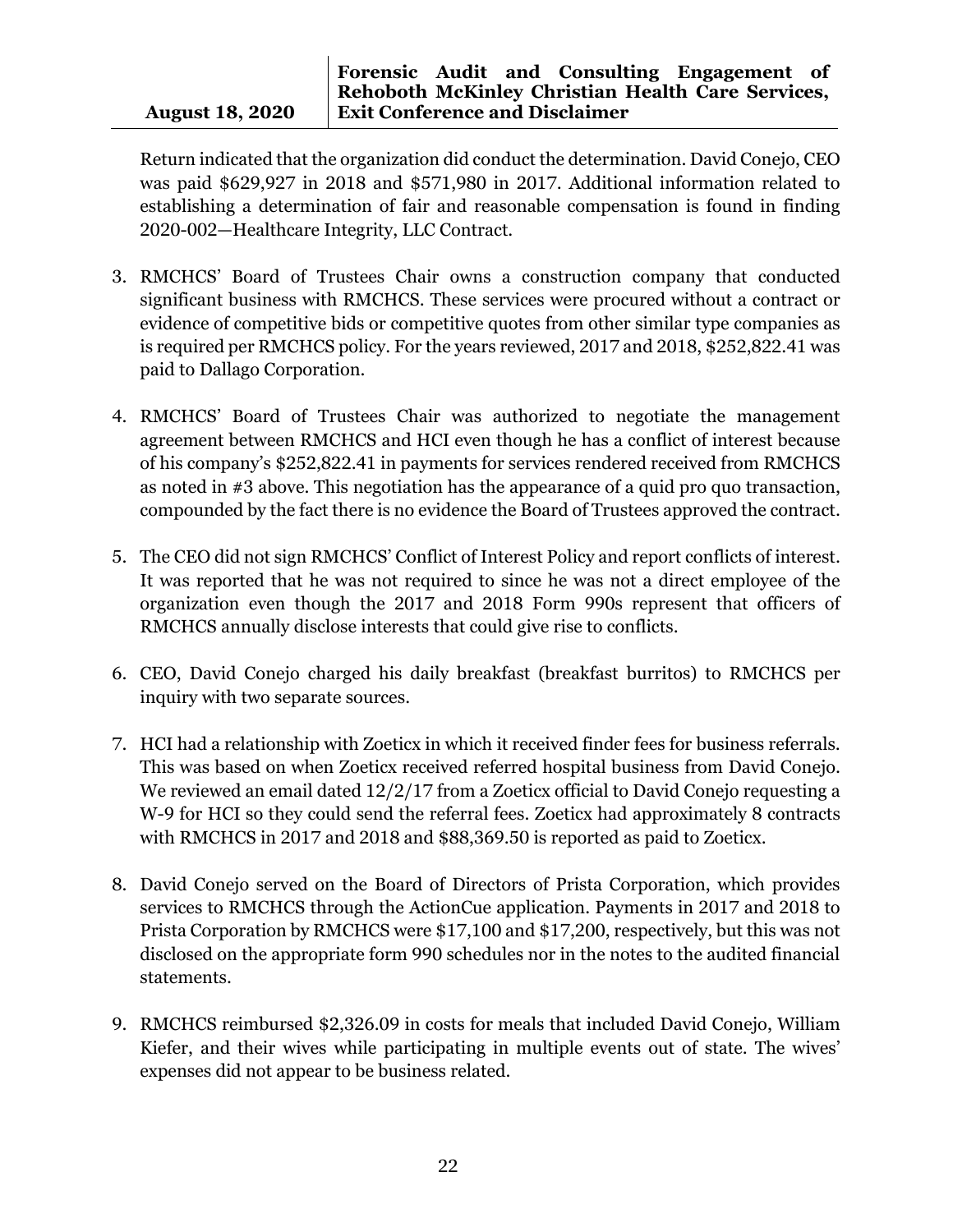- 10. RMCHCS reimbursed William Kiefer \$159.09 for movie rentals at hotels.
- 11. Overpayments for reimbursements to David Conejo, William Kiefer and Dallago Corporation for \$477.41, \$2,292.77 and \$506.00, respectively, as noted in finding 2020- 004.
- 12. The CEO of RMCHCS loaned \$50,000 from his company, HCI, to VIE Diagnostics (VIE) on April 24, 2019 with an interest rate of 10% per annum. The CEO also signed VIE to a contract with RMCHCS on December 21, 2018, to construct a custom built mobile medical clinic designed to deliver high-quality medical services to rural communities on the Navajo Reservation. RMCHCS' 2018 or 2019 Form 990 did not disclose this interested party transaction nor was it disclosed as a related party note in the 2018 or 2019 audit reports as it should have been.

VIE was unable to complete the project but was paid of the contract. The contract called for payments of \$131,500 plus a 10% equipment purchase fee for an approximate total cost of \$144,650. RMCHCS then contracted companies Hartsra Manufacturing and Ground Control to complete the trailer satellite installation. Per RMCHCS' records, the cost charged to complete the trailer was \$139,516. Whatever work was done by VIE was not recoverable and the \$69,518.89 was considered a write-off.

## **Criteria**

#### Private Inurement

Private inurement is when an individual who has significant influence over the organization enters into an arrangement with a nonprofit organization and receives benefits greater than he or she provides in return. Organizations seeking tax-exemption under IRC Sec. 501(c)(3), must be organized and operated so that no part of their net earnings inure (i.e., accrue) to the benefit of any private shareholder or individual [e.g., see IRC Sec.  $501(c)(3)$  and Reg.  $1.501(c)(3) 1(c)(2)$ . The phrase *no part* means the level of inurement is not material. Therefore, any inurement (regardless of the amount) could endanger an organization's tax-exempt status.

For these purposes, a private shareholder or individual is defined as a person who has a personal and private interest in the activities of the organization (i.e., an insider) [Reg. 1.501(a)-1(c)]. Organization insiders are normally in control of the decisions of the entity and can include trustees, directors, officers, members, founders, and even major contributors or other third parties. Whether there is private inurement depends on the economic reasonableness of transactions between the organization and insiders. Insiders cannot receive a distribution of funds from the organization except as reasonable payment for goods and services (Rev. Rul. 76-441).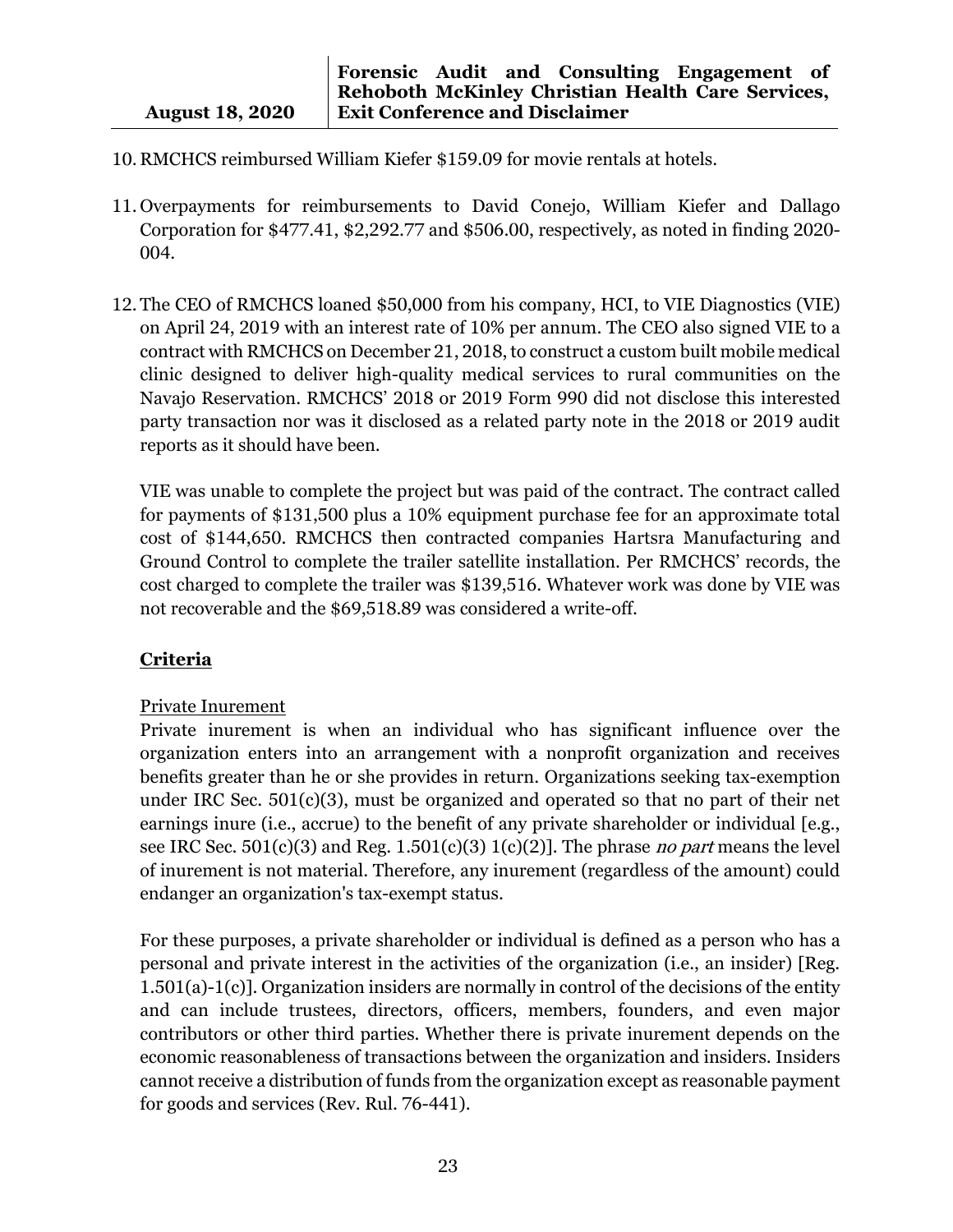#### **Forensic Audit and Consulting Engagement of Rehoboth McKinley Christian Health Care Services, Exit Conference and Disclaimer**

Organizations have lost their exempt status because of private inurement related to unreasonable compensation, unreasonable fringe benefits, improper (generally personal) use of an organization's assets, forgiveness of indebtedness owed by insiders, personal expenses being paid by the organization (see Association for Honest Attorneys and Ltr. Ruls. 201804009 and 201245026), low-interest or unsecured loans to insiders, unreasonable housing allowances, other than arm's-length purchases, sales, or property rental between the organization and insiders (e.g., see Variety Club Tent No. 6 Charities, Inc., TC Memo 1997-575), organization's purpose to overturn legislation benefitting primary donor with only incidental community benefit (Ltr. Rul. 201411039) and benefits available only to those participating in the organization's fundraising programs. In addition, exempt status will be denied to an organization that is operated primarily to serve an individual's private interests (see The Council for Education). An example of this is a church organization that uses its revenue to lease church service space from one of the organization's officers (Ltr. Rul. 201411037).

## Excess Benefit Transactions (Tax on Disqualified Persons)

An excess benefit transaction (EBT) occurs when the economic benefit provided, *either* directly or indirectly, by an applicable tax-exempt organization to or for the use of a disqualified person exceeds the value of the consideration received [IRC [Sec.](https://checkpoint.riag.com/app/main/docLinkNew?DocID=i2ca1316819d811dcb1a9c7f8ee2eaa77&SrcDocId=T0PPC990%3A202084afae009b5300d-1&feature=ttoc&lastCpReqId=231800&pinpnt=TCODE%3A26584.1&d=d)  [4958\(c\)\(1\)\(A\)\]](https://checkpoint.riag.com/app/main/docLinkNew?DocID=i2ca1316819d811dcb1a9c7f8ee2eaa77&SrcDocId=T0PPC990%3A202084afae009b5300d-1&feature=ttoc&lastCpReqId=231800&pinpnt=TCODE%3A26584.1&d=d).To determine whether an EBT has occurred, all consideration and benefits exchanged between a disqualified person and the applicable tax-exempt organization, and all entities it controls, are considered. In determining the value of economic benefits, the value of property received (including the right to use the property) is its fair market value on the date of receipt. Common examples of an EBT include:

- the payment of unreasonable compensation to a disqualified person,
- a sale of property by an applicable tax-exempt organization to a disqualified person for less than fair market value,
- a sale of property by a disqualified person to an applicable tax-exempt organization for more than fair market value,
- an expense reimbursement under a nonaccountable plan [within the meaning of Reg.  $1.62-2(c)(3)$ ] that is not treated as compensation,
- the payment of the personal expenses of a disqualified person, and embezzlement by a disqualified person.

## **Effect**

The override of existing policies or the absence of appropriate policies and procedures has led to apparent violations of private inurement rules and/or excess benefit transactions, and activities inconsistent with RMCHCS' exempt status. Whether a particular policy, procedure, or practice should be adopted by an organization may depend upon the organization's size,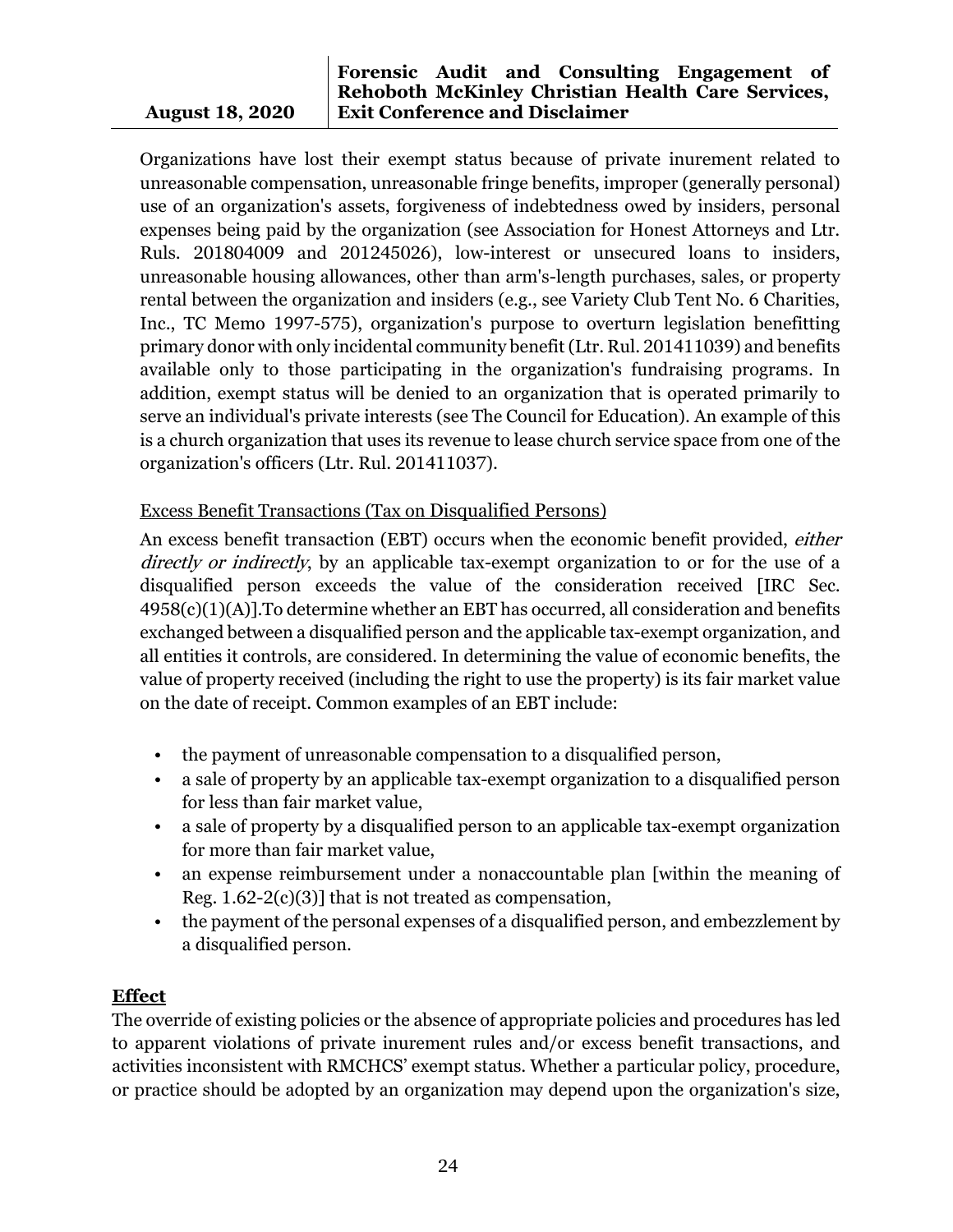type, and culture. Accordingly, it is important that each organization consider the governance policies and practices that are most appropriate for that organization in assuring sound operations and compliance with the tax law.

## **Cause**

RMCHCS has not effectively required its CEO to disclose all related party transactions nor considered the implications of its policies and procedures on the risk of private inurement and/or excess benefit transactions.

## **Recommendation**

Private inurement and/or excess benefit transactions, transactions with the organization's insiders that even remotely appear to unreasonably benefit the insider should be avoided. This does not prohibit an organization from transacting business with members of its board of trustees or paying competitive salaries. Instead, it means that certain guidelines should be applied, and all transactions should be properly documented before relationships with insiders are formed. Consider the following ideas to minimize the possibility of private inurement or private benefit.

- 1. Form a compensation committee of members of the governing body unrelated to and not controlled by the disqualified person to review the compensation packages of the highestranking officers of the organization. Careful documentation of job duties and special skills can help establish proper compensation levels and deflect IRS criticism that the organization has paid excessive compensation. To the extent the information is available, comparing compensation packages of other similarly situated (size and mission) organizations can provide an additional tool for determining the reasonableness of an organization's compensation levels.
- 2. Actively solicit competitive bids from suppliers of the goods and services needed by the organization.
- 3. Review every financial relationship with an insider for reasonableness (there is no de minimis rule for the prohibition against private inurement and/or excessive benefit transactions).

## **View of Responsible Officials**

The RMCHCS Board of Trustees began the process of evaluating CEO compensation for FMV in early 2020 but the process was put on hold due to the COVID-19 pandemic. The Board will be working with the Gallagher Company or another independent group for fair market value analysis of the new CEO compensation prior to hiring. The Contracts Policy now includes language requiring competitive bid criteria. Due to the specialized needs within healthcare and the remote location of Gallup and especially during this COVID-19 pandemic, competitive bids may not be available, but documentation of efforts to obtain bids will be required. The revised policies will require conflict of interest checking and restrictions on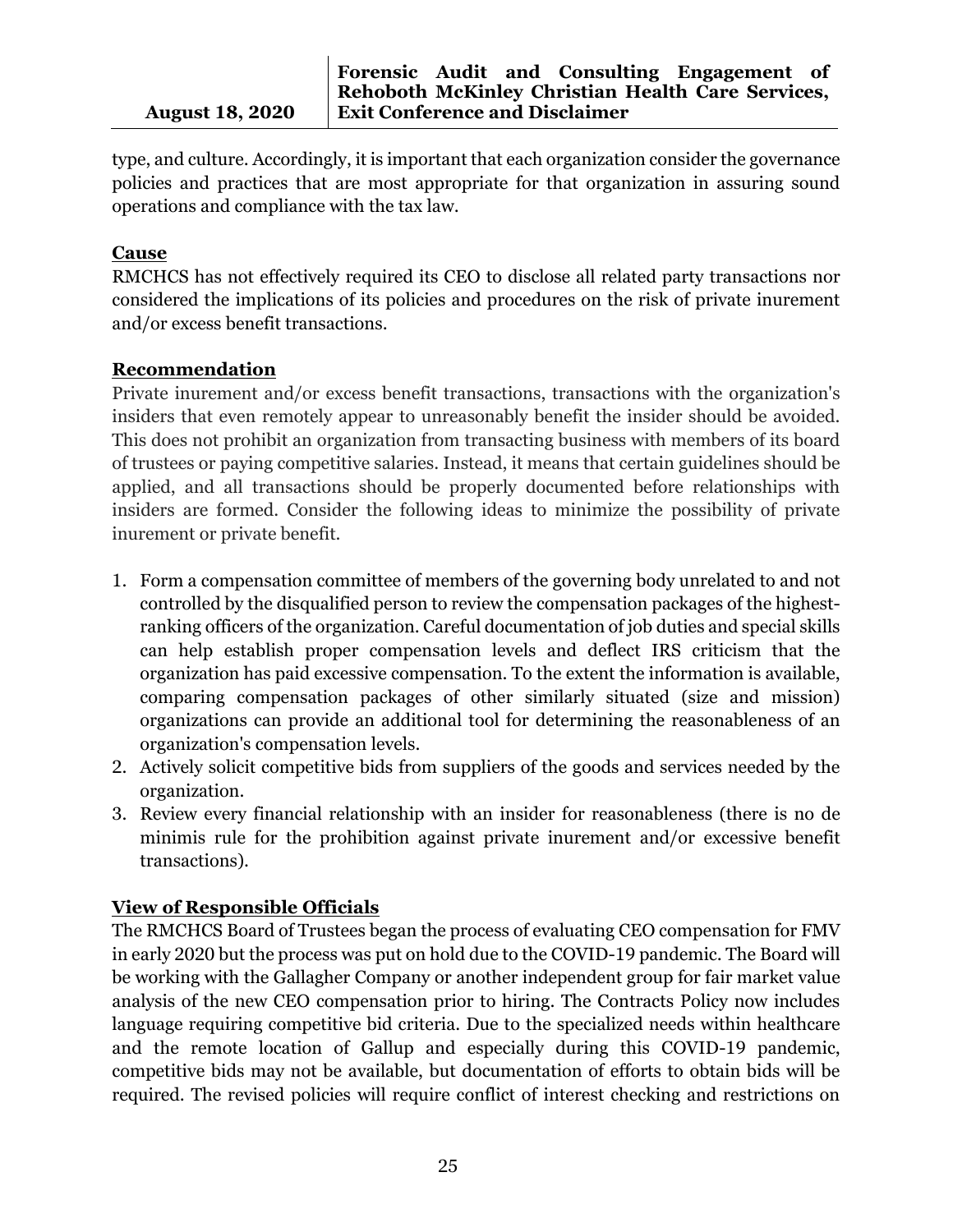related party transactions. This is the responsibility of the RMCHCS Board of Trustees and will be completed prior to the start date of the new CEO.

## **2020-004–TESTING OF REIMBURSED EXPENSES AND CREDIT CARD EXPENSES FOR DAVID CONEJO, WILLIAM KIEFER AND PAYMENTS TO DALLAGO CORPORATION**

#### **Statement of Condition**

We reviewed reimbursed expenses and corporate credit card used for meals and entertainment per RMCHCS' general ledger and credit cards statements for David Conejo and William Kiefer. In addition, we reviewed payments by RMCHCS to Dallago Corporation and noted the following:

1. David Conejo and William Kiefer Reimbursements and Credit Card Used for Meals and Entertainment:

|                                     | <b>William Kiefer</b> |                     |           |                | <b>David Conejo</b> |                      |           |               |  |
|-------------------------------------|-----------------------|---------------------|-----------|----------------|---------------------|----------------------|-----------|---------------|--|
|                                     |                       | 2017                |           | 2018           |                     | 2017                 | 2018      |               |  |
|                                     | Frequency             | Amount              | Frequency | Amount         | Frequency           | Amount               | Frequency | Amount        |  |
| Mileage                             |                       | 29 trips \$4,890.10 | 4 trips   | 1,758.17<br>\$ |                     | 188 trips \$3,681.43 | 184 trips | \$3,062.95    |  |
| Meals                               |                       | 212 \$34,200.74     | 43        | 8,051.02<br>\$ |                     | 37 \$2,334.84        |           | 38 \$1,743.31 |  |
| Other items                         |                       | 3 \$ 3,261.90       | 1\$       | 65.91          |                     | 37.00<br>18          |           |               |  |
| Support for reimbursement not found |                       |                     |           | 5,518.54<br>\$ |                     |                      |           |               |  |
| Total reimbursements                |                       | \$42,352.74         |           | \$15,393.64    |                     | \$6,053.27           |           | \$4,806.26    |  |
| Double paid/miscalculations         |                       | \$2,292.77          |           |                |                     | \$                   |           | 477.41        |  |

| David Conejo 2017-2018 Corporate Credit Card Meals |     |            |  |               |  |  |
|----------------------------------------------------|-----|------------|--|---------------|--|--|
|                                                    |     | $\%$       |  | <b>Amount</b> |  |  |
| Total number of transactions                       |     | 72 100% \$ |  | 10,057.06     |  |  |
| Missing receipts                                   |     | 17 24% \$  |  | 1,274.67      |  |  |
| Non-itemized receipts                              | 29. | 40% \$     |  | 3,145.08      |  |  |
| <b>Itemized Receipts</b>                           |     | 26 36% \$  |  | 5,637.31      |  |  |

| William Keifer 2017-2018 Corporate Credit Card Meals/Entertainment |    |                   |  |               |  |  |
|--------------------------------------------------------------------|----|-------------------|--|---------------|--|--|
|                                                                    |    | $\%$              |  | <b>Amount</b> |  |  |
| Total number of transactions                                       |    | 149 100% \$       |  | 16.644.51     |  |  |
| Missing receipts                                                   | 11 | 7% \$             |  | 971.49        |  |  |
| Non-itemized receipts                                              |    | 76 51% \$         |  | 5,740.41      |  |  |
| <b>Itemized Receipts</b>                                           |    | $62\quad 42\%$ \$ |  | 9.932.61      |  |  |

#### Of note:

1. William Kiefer received double reimbursements for 11 receipts during 6 trips in 2017 for an overpaid amount of \$2,292.77.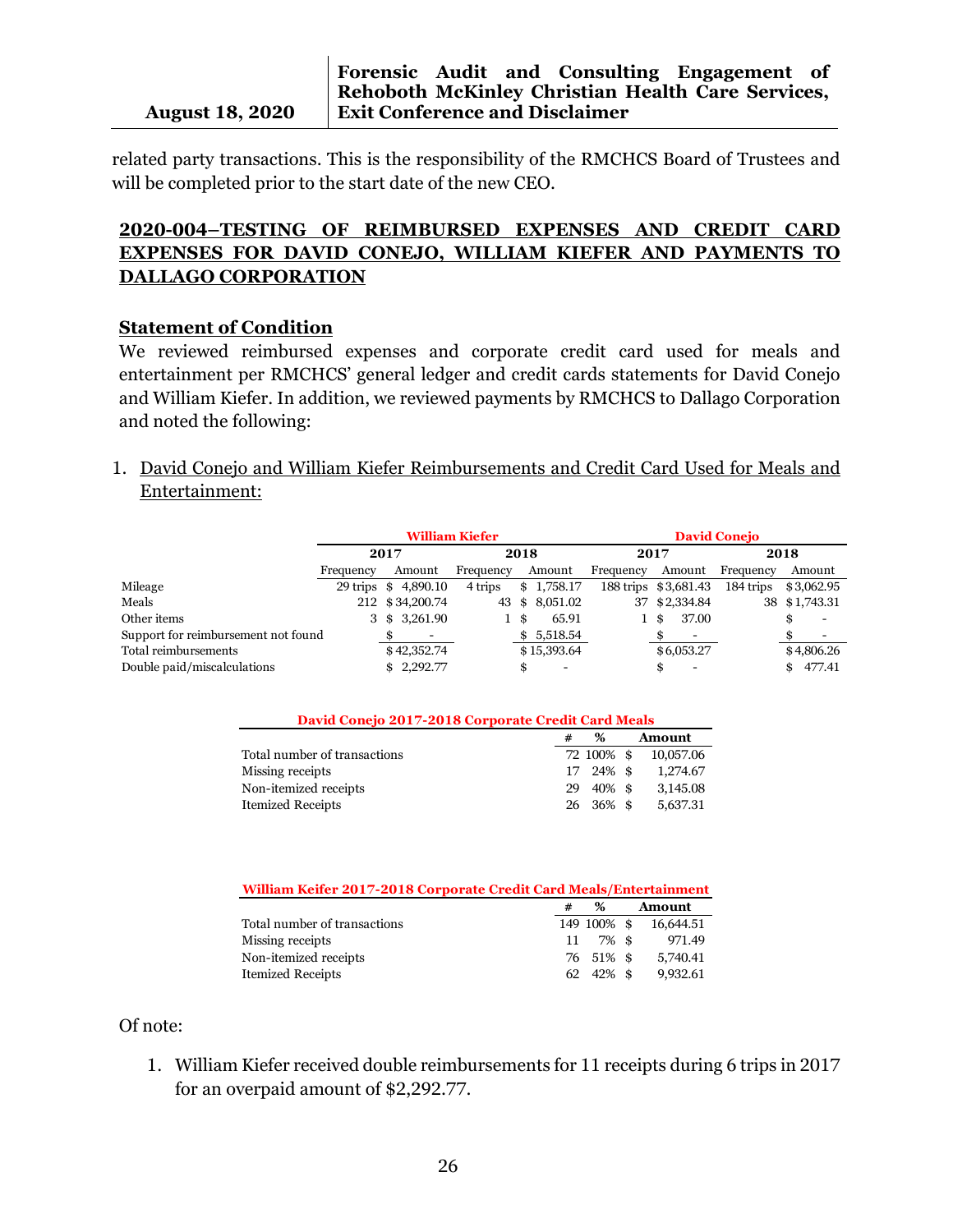- 2. Meals were reimbursed which included David Conejo's and William Kiefer's wives on several occasions. Total amount reimbursed was \$2,326.09
- 3. Movies charges of \$159.09 per hotel bills were reimbursed to William Kiefer.
- 4. Tips paid on meals by William Kiefer and reimbursed by RMCHCS frequently amounted to 30% to 50% of the meal total.
- 5. The majority of credit card purchases tested did not include the supporting receipts or lacked the itemized detail, so it could not be determined what was purchased, such as alcohol or if the expense was an acceptable business expense.
- 6. \$384.17 of alcohol purchased was reimbursed when possible to identify on itemized receipts.
- 7. A duplicate reimbursement in the amount of \$477.41 was paid to David Conejo and no evidence was found that it was refunded to RMCHCS.

## 2. Payments to Dallago Corporation

We reviewed the invoices paid to Dallago Corporation and found the following:

Double payments of \$505.99 and \$506.00 were paid for same work completed on 01/28/2017. We noted two different invoices (73586-B and 73905) submitted to RMCHCS for sprinklers close to the elevator which appears to be the same work.

Also, backup documentation for a payment to Dallago Corp. for \$1,693.56 could not be located.

## **Criteria**

1. Controls over reimbursed and credit cards expenses should be established and implemented to ensure these meet proper business purpose guidelines.

Also, controls that improve the documentation for supporting expense reimbursement and credit cards should be implemented as well as controls that effectively eliminate the risk of double payments. Also, in general, reimbursements should be minimized as there are other ways to pay for travel and meal expenses, such as corporate credit cards.

## **Effect**

RMCHCS:

1. Appears to have overpaid for reimbursements and services, and RMCHCS and the individuals involved run the risk of IRS non-compliance related to private/inurement and excess benefit transactions rules.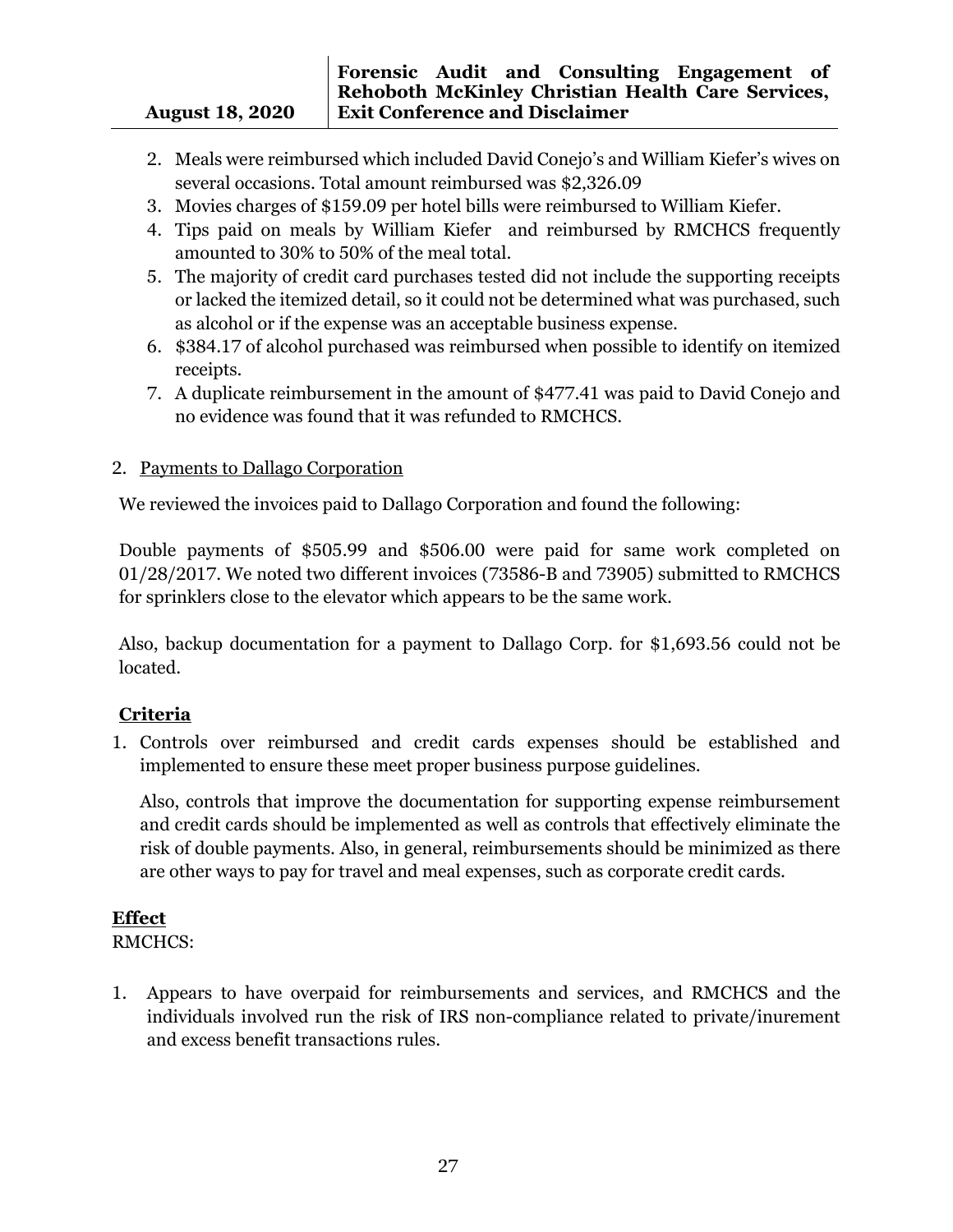- 2. Does not appear to have controls in place to ensure reimbursement and credit cards expenses are reasonable, and that there are appropriate business purposes for the expenses.
- 3. Should establish and implement controls over the risk of duplicate charges being submitted and paid.

#### **Cause**

RMCHCS appears to have a weak tone at the top, and a weak control environment.

## **Recommendation**

We recommend the controls discussed under "Criteria" above be implemented.

## **View of Responsible Officials**

All financial expenditure policies are being reviewed and amended. The Credit Card Policy is implemented and includes requirements for timely Credit Card reconciliation, limits as to use and explanation of business purpose. The Travel and Expenditure Policy language has been updated to include reference to the IRS accountable plan reimbursement requirements for Travel & Expenditures, limits on allowable expenses and recommended means of travel. This is the responsibility of the RMCHCS CFO and has already been implemented.

## **2020-005—CONTRACT MANAGEMENT**

## **Statement of Condition**

During our audit procedure, we reviewed approximately 23 contract agreements. As part of RMCHCS' contract formation and review procedures, contracts need to be routed to the appropriate administrative officials so they can be reviewed for key language, performance requirements and meeting the required regulations such as licensure, insurance and indemnification, etc. Out of 23 contracts reviewed, 15 had no indication they were routed or reviewed, or there was explicit documentation provided that they were not routed; 7 appeared to be properly routed and signed off on; and 1 appeared only partially routed and signed off on. In 14 of the instances, where there was a of lack of documentation of being routed, these contracts were approved by the CEO, David Conejo, and there was 1 instance in which the contract was approved by the CFO, Jay Hodges.

## **Criteria**

Contract management processes and procedures should be used to improve services and reduce costs as well as to ensure the goods and services agreed upon meet performance expectations. This requires effective review and monitoring by responsible officials with expertise to conduct such procedures.

Also, per RMCHCS policy related to contracts and agreements: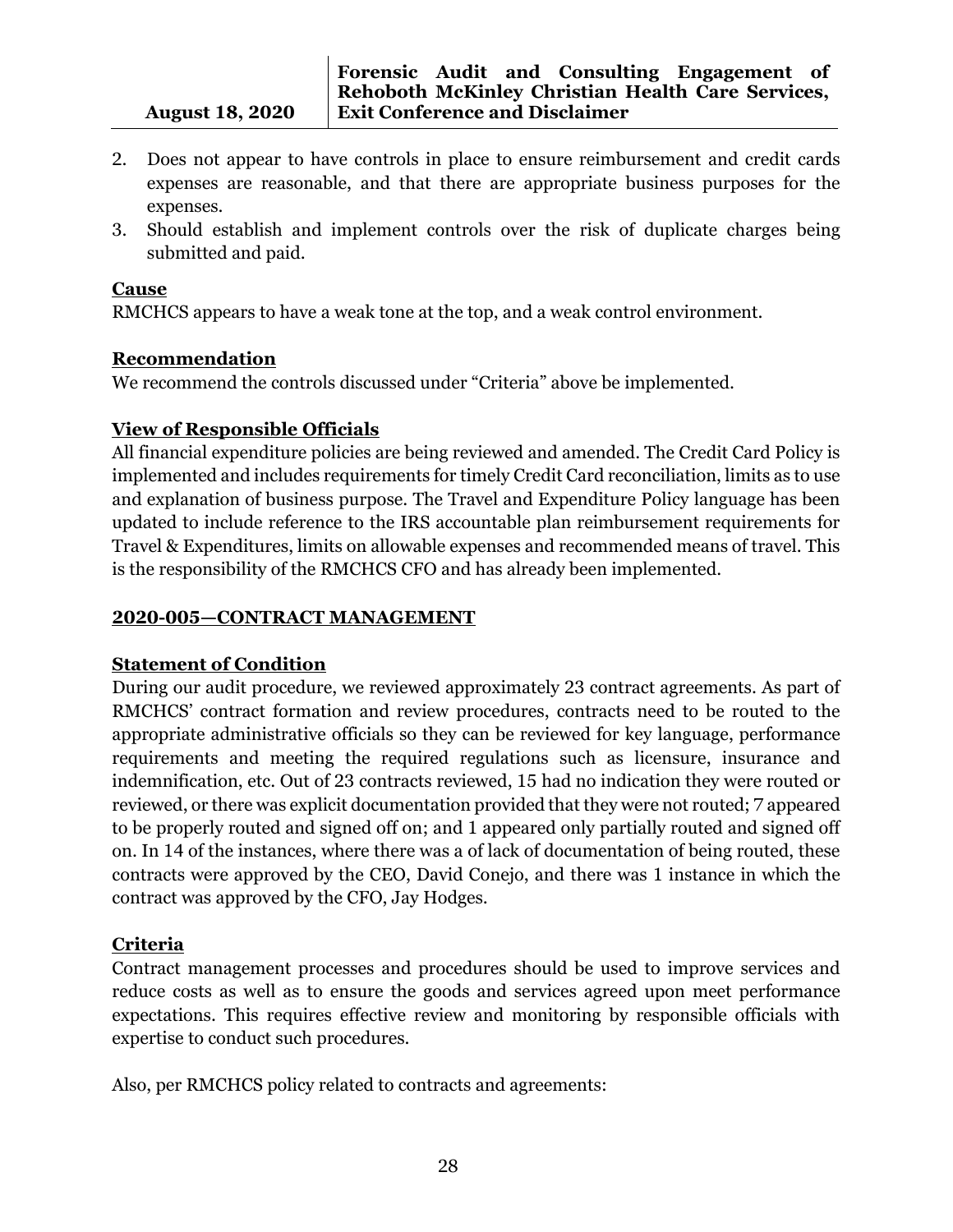"All personnel, volunteers or entities that work in, at or through Rehoboth McKinley Christian Health Care Services (RMCHCS) must be employed, credentialed or contracted with RMCHCS. If an individual or organization provides care or services on behalf of RMCHCS, the services must be defined in a contract. The contract may be in the form of bylaws or policy of an organization or individually written per person."

## **Effect**

Weak internal controls and poor contract management result in:

- Risk of legal liabilities to RMCHCS.
- Overpaying for services.
- Higher risk of unknown related party transactions.

## **Cause**

There appears to be a significant override of internal controls related to contract management by the CEO.

## **Recommendation**

We recommend well-defined policies, procedures and processes related to contract formation management and performance review by responsible officials of RMCHCS.

## **View of Responsible Officials**

As previously noted, policies have been updated to include review and approval of contracts in accordance with a Board of Trustees approved authority matrix. The authority matrix will be approved by the Board during the August 27, 2020 meeting. This is the responsibility of the RMCHCS CEO and has already been implemented unless otherwise noted.

#### **2020-006—FINANCIAL POLICIES, PROCEDURES AND PROCESSES**

#### **Statement of Condition**

RMCHCS' financial policies, procedures and processes are not generally well defined as they do not provide guidance in several key areas where controls and risks should be addressed. Also noted is the Board of Trustees had authorized the CEO to purchase non-budgeted capital equipment at his or her discretion up to \$100,000.

Key areas in which the financial policies, procedures and processes are lacking are as follows:

- processes and policies for competitive quotes and bids.
- requirement of itemized receipts or documentation of business purpose.
- accepting gratuities from suppliers, including finder fees.
- credit card use policy.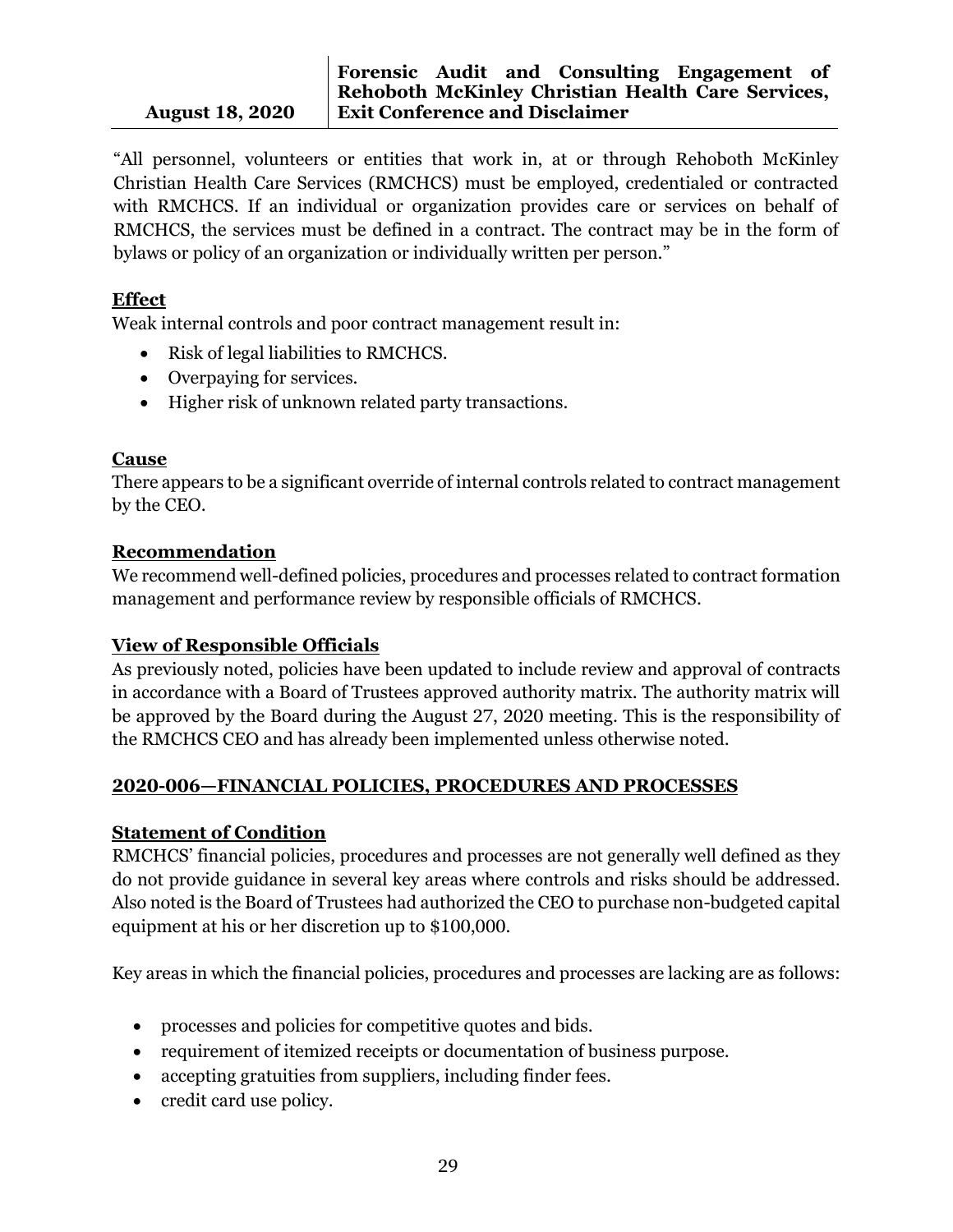- travel approval, lodging and meals policies.
- reimbursement policies.
- entertainment expenses.
- gifts to potential future employees.
- restrictions or limitations on the purchase of alcoholic beverages.
- ensuring management companies are also accountable to the policies.

## **Criteria**

Well-defined policies, procedures and processes are essential operating tools for a successful, financially stable organization. This includes providing confidence to the organization's staff as well as to the community it serves that its resources are being used efficiently, effectively and legally. Procurement of goods and services for an organization should be conducted in an open and competitive environment to ensure prices paid are fair and reasonable. Purchasing policies should include guidance for proper transaction documentation, fiscal responsibility, ethical behavior, adherence to federal and state government regulations, and compliance with RMCHCS' by-laws and policies.

## **Effect**

The current policies and procedures communicate a weak tone at the top at the organization and a lack of structure and direction for the organization.

#### **Cause**

During discussions with previous administrative officials, it has been brought up that administratively burdensome rules could hinder RMCHCS' ability to perform its mission effectively and efficiently. While this may be true in some limited situations, well-defined policies, procedures and processes are essential operating tools for a successful, financially stable organization.

## **Recommendation**

We recommend RMCHCS develop comprehensive and well-defined financial policies and procedures as they are essential operating tools for a successful, financially stable organization. These policies and procedures should then be implemented and maintained. In addition, management companies acting on behalf of RMCHCS should also abide by these policies.

## **View of Responsible Officials**

As previously noted, policies have been updated to address recommendations. This is the responsibility of the RMCHCS CFO and has already been implemented.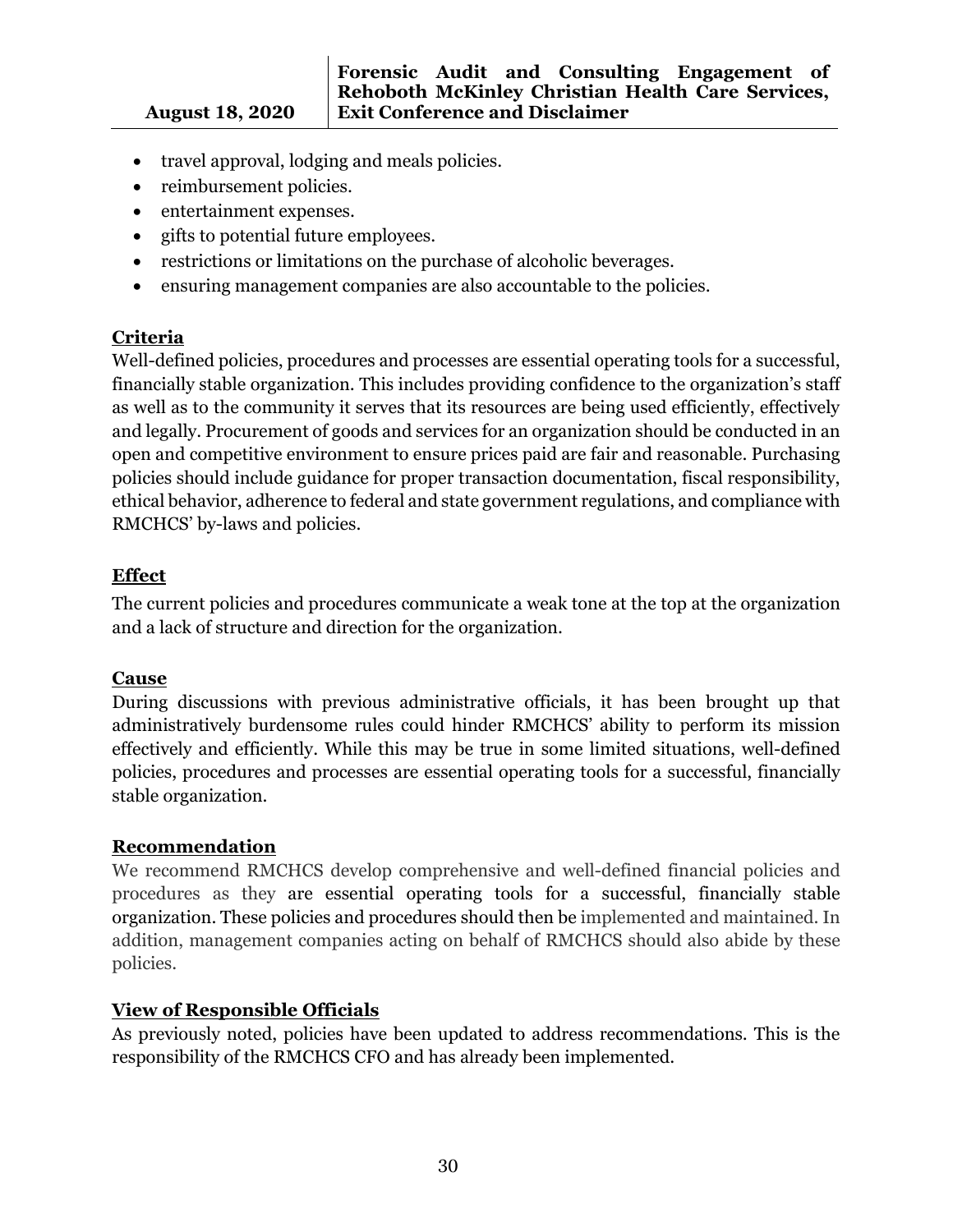#### **OTHER MATTERS**

## **Determination of Whether RMCHCS is Subject to New Mexico State Compliance Rules**

During the consulting engagement, questions arose whether RMCHCS should be subject to New Mexico State Compliance Rules. Generally, a not-for-profit organization such as RMCHCS would not be under the jurisdiction of the Office of the State Auditor's Office. Because of the of the mill levy funds received from McKinley County, which are considered public funds, RMCHCS has been required to contract its audit under the Office of the State Auditor and comply with certain state compliance rules. Historically, because the mill levy funds have not been commingled with other funds of RMCHCS, the hospital was not under the Public Money Act (6-10-1 to 6-10-63 NMSA 1978) except in the individual funds where the mill levy funds were received and maintained. Per review of New Mexico Statutes 13-1- 98.2, RMCHCS has also been determined to be exempt from the state procurement code, per diem and mileage act, and other similar statutes. It is noted that other hospitals in New Mexico that receive mill levy funds from their respective counties, do not appear to be subject to any state compliance rules.

#### **EXIT CONFERENCE**

We were not engaged to, and did not conduct an audit examination, the objective of which would be the expression of an opinion on the accounting records of RMCHCS under attestation standards. Accordingly, we provide no opinion, attestation or other form of assurance with respect to our work or the information upon which our work is based. The procedures performed do not constitute an examination in accordance with generally accepted auditing or attestation standards. Had we performed additional procedures; other matters might have come to our attention that would have been reported to you.

This report is intended solely for the information of the parties specified above, McKinley County Commissioners and County Management, and parties identified by the County and their designated legal counsel. This report should not be relied upon by any other parties. Hinkle + Landers, PC accepts no responsibility to any other parties to whom this report may be shown or who may otherwise gain access to this report. We appreciate the opportunity to assist you in your assessment of RMCHCS and help the hospital achieve a stronger control environment and improved internal controls. Please do not hesitate to call if you have any questions or need further assistance regarding these matters. Hinkle +Landers, PC would like to sincerely thank the RMCHCS' management and staff for their support in assisting us with our procedures.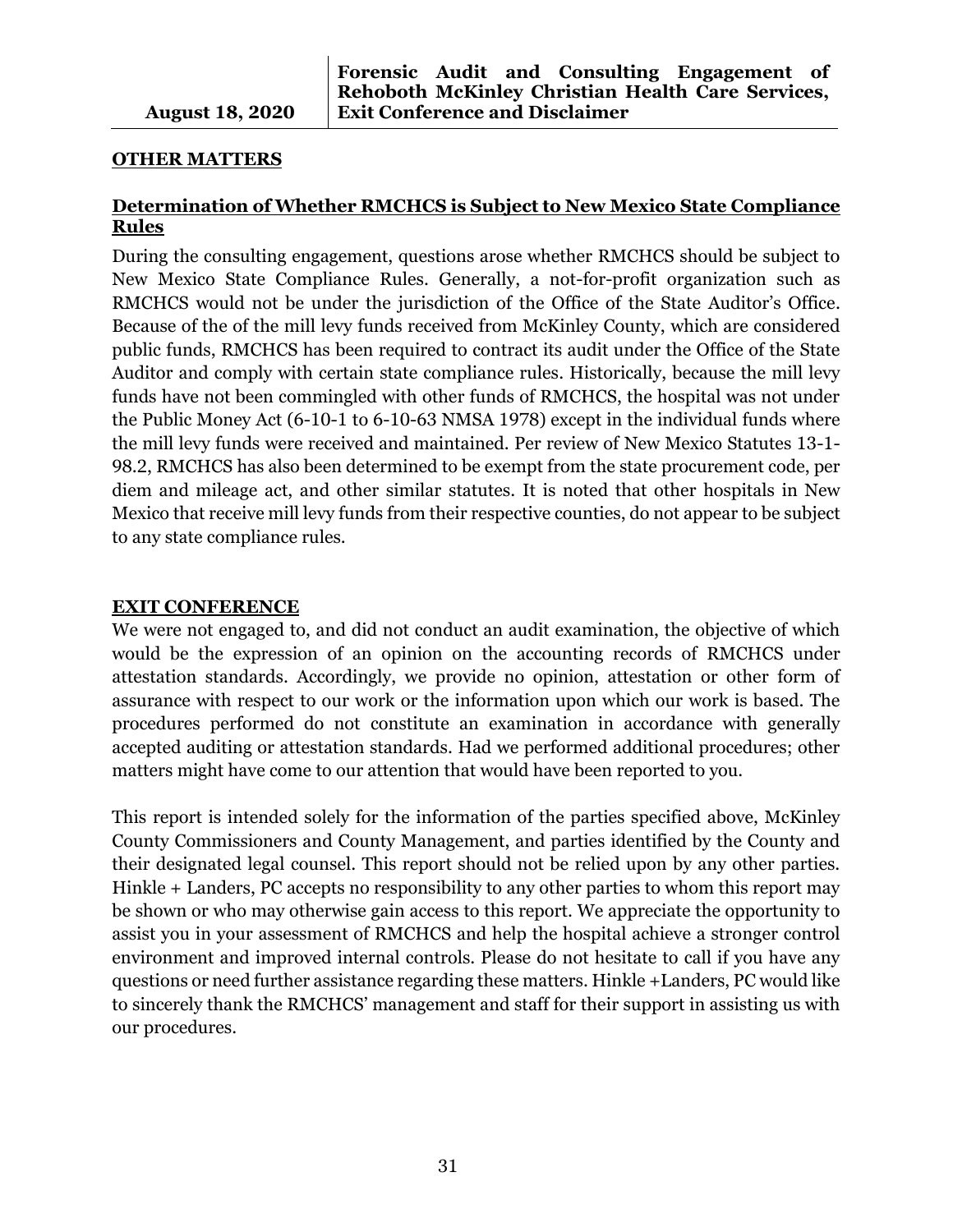An exit conference was held in a closed session on August 18, 2020, at McKinley County's Office. In attendance were the following:

Representing McKinley County and Rehoboth McKinley Christian Health Care Services:

| <b>Billy Moore</b>    | <b>McKinley County Commissioner</b>                  |
|-----------------------|------------------------------------------------------|
| <b>Bill Lee</b>       | <b>McKinley County Commissioner</b>                  |
| <b>Anthony Dimas</b>  | <b>McKinley County Manager</b>                       |
| Doug Decker           | <b>McKinley County Attorney</b>                      |
| Sara Saucedo          | McKinley County Finance Director and Board Secretary |
|                       | of RMCHCS                                            |
| Laura Hammons, MD     | Board Chairperson, RMCHCS                            |
| Pastor John Luginbuhl | <b>Board Member, RMCHCS</b>                          |
| George Munoz          | <b>Board Member, RMCHCS</b>                          |
| Mary Bevier           | <b>Chief Financial Officer, RMCHCS</b>               |
|                       |                                                      |

#### **Hinkle + Landers, PC**

Farley Vener, CPA, CFE, CGMA President & Managing Shareholder

#### **DISCLAIMER**

We are not attorneys, a law enforcement agency or prosecuting officers. We do not have power to subpoena records or power to subpoena witnesses to testify under oath. We are a private accounting firm conducting a specified forensic consulting services based on information voluntarily provided by the subject of the engagement. During these consulting procedures we had incomplete information due to turnover in staff, availability of staff or former staff for interviews, inadequate controls and possible scope limitations of records requested. Because of we had incomplete information, this report is intended only to raise concerns of potential non-compliance with laws, regulations, and contracts, and abuse of the financial affairs of RMCHCS. We cannot conclude on the guilt or innocence of any party. We cannot and do not purport to be in a position to establish beyond reasonable doubt whether such violations occurred. Importantly, these indications of potential abuse and violations of state and federal laws in connection with financial affairs cover many years and will require further investigation by the relevant offices and authorities, which may include referral to the "proper prosecuting officer." We do not draw legal conclusions here and, instead, raise the matters below for consideration and investigation by appropriate authorities. Exercising our auditor judgment and erring on the side of transparency and disclosure, we are identifying these risks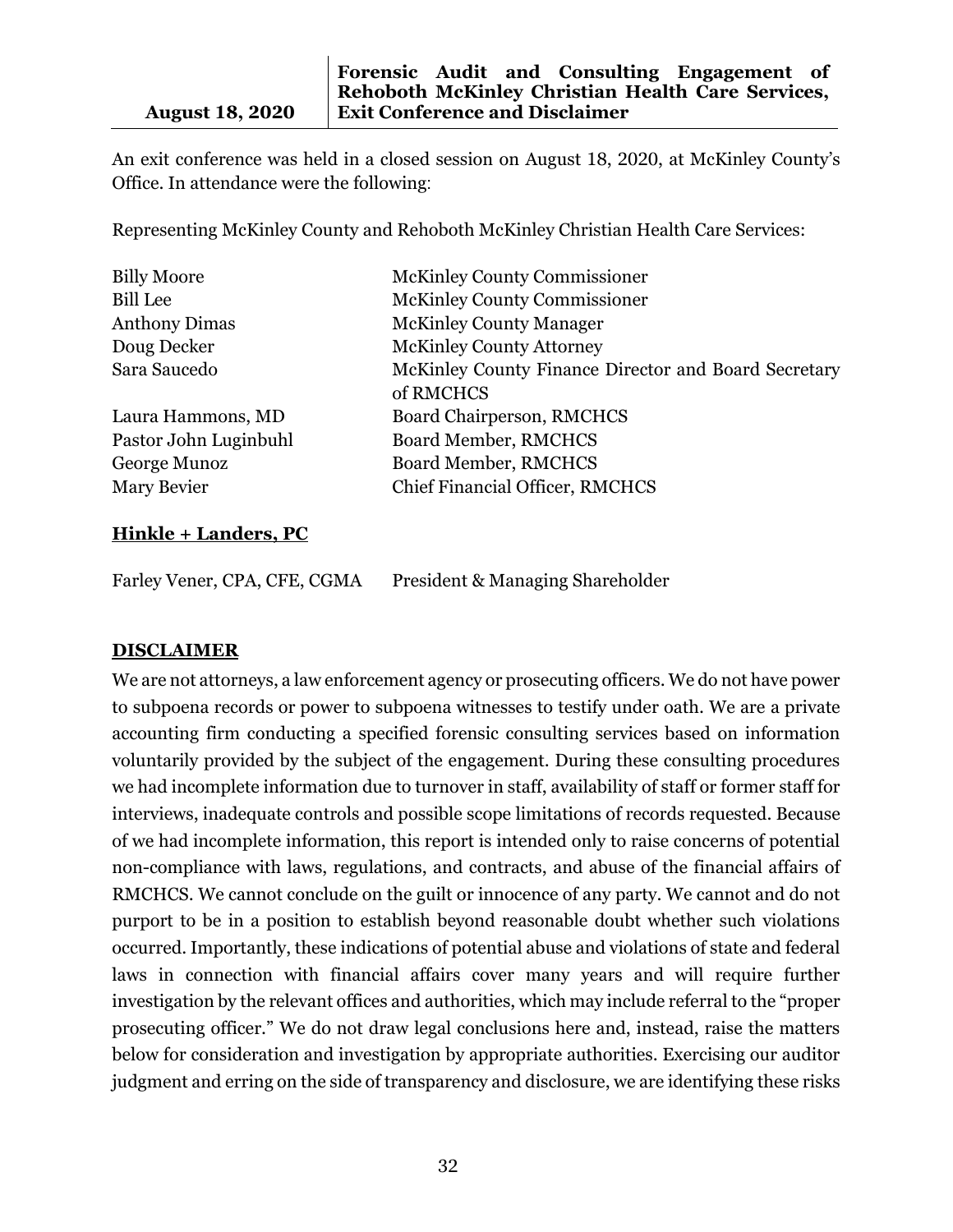to the McKinley County and the New Mexico Office of the State Auditor so that they can determine appropriate next steps.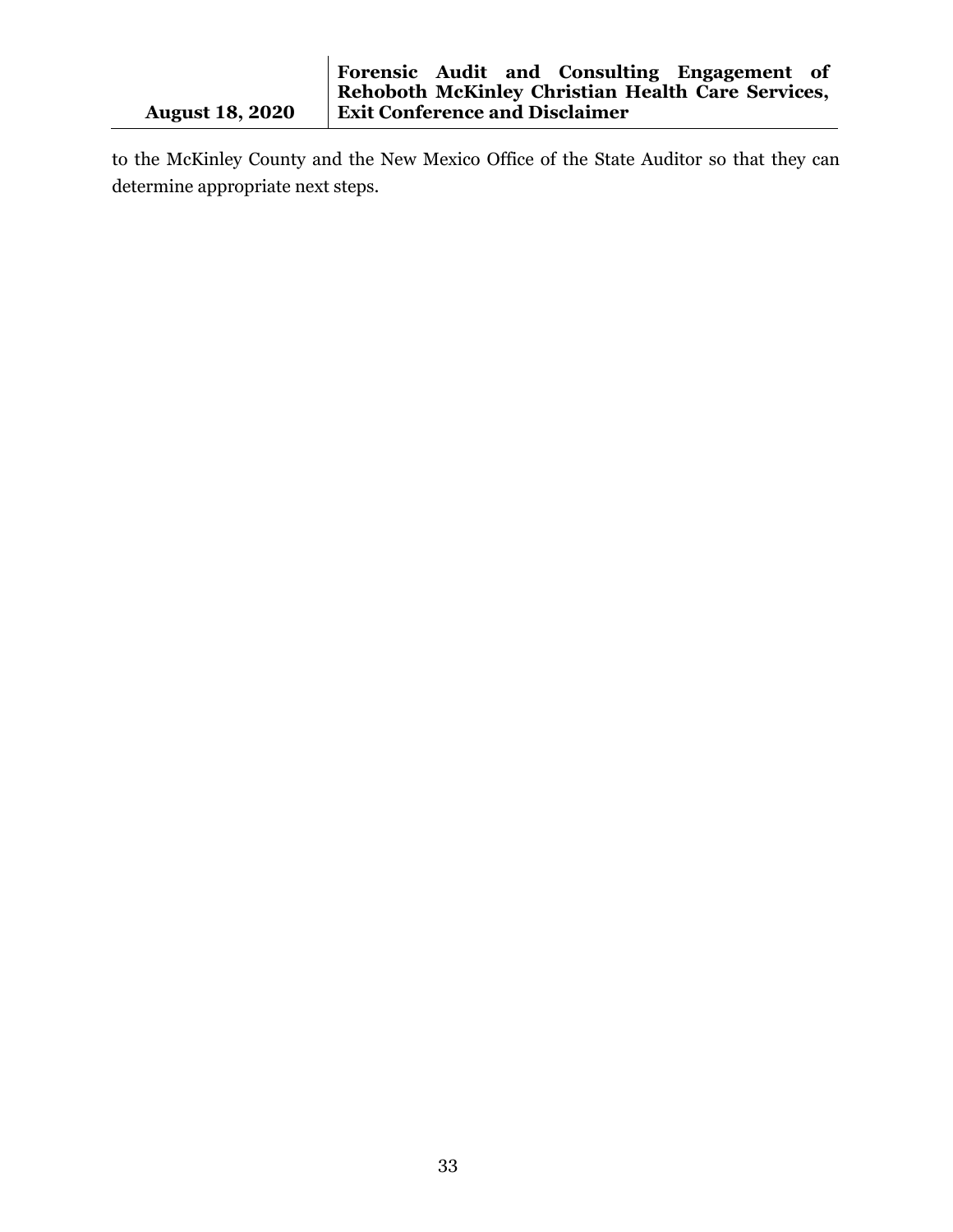Certified Public Accountants + Business Consultants



## **(Exhibit I)**

#### **Independent Accountant's Consulting Report**

To the Board of County Commissioners and Management of McKinley County 207 West Hill Gallup, NM 87301

We have performed a consulting engagement in accordance with our engagement letter dated October 30, 2018 to selected accounting records and transactions of the mill levy funds provided by McKinley County (the "County") to Rehoboth McKinley Christian Healthcare Services, Inc ("RMCHCS"). The sufficiency of these procedures is solely the responsibility of those parties specified in this report. Consequently, we make no representation regarding the sufficiency of the procedures described in the attached supplement either for the purpose for which this report has been requested or for any other purpose.

We were not engaged to, and did not perform a financial statement audit, the objective of which would be the expression of an opinion on the specified elements, accounts, or items. Accordingly, we do not express such an opinion. Had we performed additional procedures, or had we conducted an audit of the financial statements in accordance with generally accepted auditing standards, matters might have come to our attention that would have been reported to you.

This report relates only to transactions and items specified in the attached supplement and does not extend to any financial statements of the County or RMCHCS. This report is intended solely for the use of management and the Board of County Commissioners and should not be used for any other purpose.

Very truly yours,

11.<br>Tinkle & Zanders, P.C.

Hinkle + Landers, PC Albuquerque, NM February 3, 2020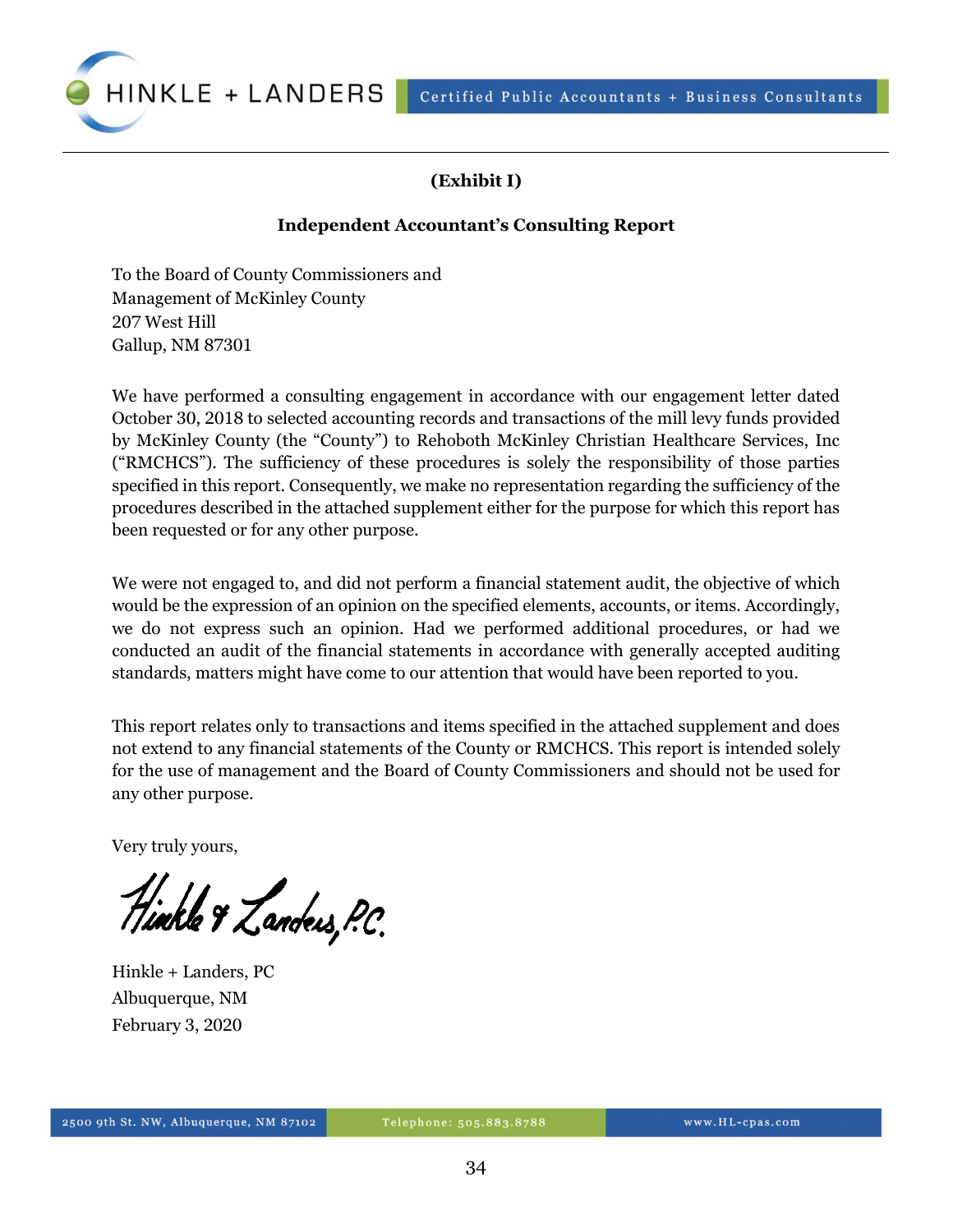# **Supplement**

# **I. Procedures, Results and Recommendation**

It was County's objective to have Hinkle + Landers, P.C. provide services as specified by management. The areas we addressed and the results obtained are documented below as items 1 and 2. RMCHCS' Board and Management are responsible for the internal controls surrounding items 1 and 2.

1. Evaluate mill levy fund provided to RMCHCS from January 2015 through December 2018 and determine if funds were comingled with other funds of RMCHCS.

**Results: During our evaluation of mill levy funds provided to RMCHCS we found \$5,895,182 and \$375,897 were comingled with other operating funds of RMCHCS during calendar years 2017 and 2015 respectively. Section II of this supplement outlines the detail of the monthly transfers and bank accounts involved.**

2. Determine what expenditures mill levy funds provided during calendar years 2015 through 2018 were used for.

**Results: Per review of bank statements for calendar years 2015 through 2018 and review of information provided by management of RMCHCS, the mill levy funds were used by RMCHCS as follows:**

|                           | 2018                     | 2017      | 2016                     | 2015      |
|---------------------------|--------------------------|-----------|--------------------------|-----------|
| <b>Debt Service</b><br>\$ | 1,299,490                | 531,221   | 364,587                  | 1,956,011 |
| <b>Operating and</b>      |                          |           |                          |           |
| <b>Payroll Expenses</b>   | $\overline{\phantom{0}}$ | 5,895,182 | $\overline{\phantom{0}}$ | 375,897   |
| Total \$                  | ,299,490                 | 6,426,403 | 364,587                  | 2,331,908 |

**Recommendation: Due to the fact there has been commingling of mill levy funds, the County has the right, as well as the fiduciary responsibility, to audit the use of those public funds received by RMCHCS. Since there has been a great deal of concern over the significant related party transactions between RMCHCS and senior management, we recommend the County gain an in-depth understanding of those relationships to determine whether all of the related party activity is properly identified and executed without conflict of interest and in the best interest of Gallup, McKinley County and the surrounding area.**